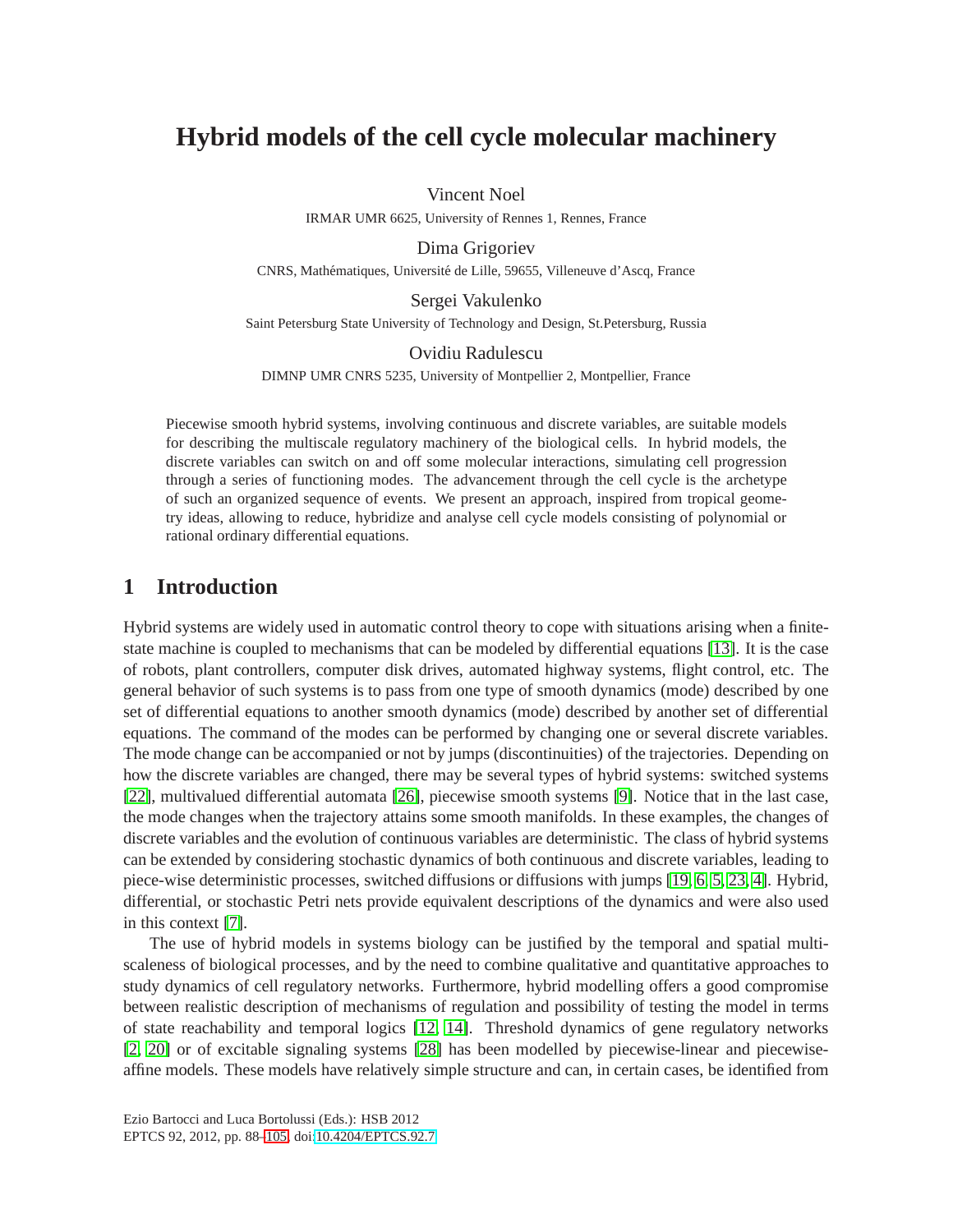data [\[18,](#page-14-9) [8\]](#page-13-6).Some methods were proposed for computing the set of reachable states of piecewise affine models [\[3\]](#page-13-7).

Among the applications of hybrid modeling, one of the most important is the cell cycle regulation. The machinery of the cell cycle, leading to cell division and proliferation, combines slow growth, spatiotemporal re-organisation of the cell, and rapid changes of regulatory proteins concentrations induced by post-translational modifications. The advancement through the cell cycle is a well defined sequence of stages, separated by checkpoint transitions. This justifies hybrid modelling approaches, such as Tyson's hybrid model of the mammalian cell cycle [\[24\]](#page-14-10). This model is based on a Boolean automaton whose discrete transitions trigger changes of kinetic parameters in a set of ODEs. The model has been used to reproduce flow cytometry data. Instead of building the hybrid model from scratch, another strategy is to identify hybrid models from experimental or artificial time series [\[16,](#page-14-11) [17,](#page-14-12) [1\]](#page-13-8). The resulting cell cycle hybrid models can be used for hypothesis testing, as they are or as parts of larger, integrated models.

In this paper we develop ideas first introduced in [\[15\]](#page-14-13). We discuss how a given model of the cell cycle, based on ODEs, can be hybridized. The hybridization, based on a tropical geometry heuristics, unravels commonalities of cell cycle models. These systems combine quasi-equilibrium states, represented by slow invariant manifolds and excitability, represented by rapid transitions to and from these manifolds. With respect to [\[15\]](#page-14-13) we introduce several new concepts and provide rigorous justification of the procedures. Two general hybridization procedures called tropicalizations are introduced in section 2. The tropicalized dynamics is guaranteed to be a good approximation for polynomial or rational systems with well separated terms and that satisfy a condition called permanency. In subsection 2.2 we introduce the tropical equilibration as a method to test permanency. In section 3 we apply these methods to a cell cycle biochemical network model.

## **2 Tropical geometry and hybridization**

#### **2.1 General settings**

In chemical kinetics, the reagent concentrations satisfy ordinary differential equations:

<span id="page-1-0"></span>
$$
\frac{dx_i}{dt} = F_i(\boldsymbol{x}), \ 1 \le i \le n. \tag{1}
$$

Rather generally, the rates are rational functions of the concentrations and read

<span id="page-1-1"></span>
$$
F_i(\boldsymbol{x}) = P_i(\boldsymbol{x})/Q_i(\boldsymbol{x}), \qquad (2)
$$

where  $P_i(x) = \sum_{\alpha \in A_i} a_{i,\alpha} x^{\alpha}, Q_i(x) = \sum_{\beta \in B_i} b_{i,\beta} x^{\beta}$ , are multivariate polynomials. Here  $x^{\alpha} = x_1^{\alpha_1} x_2^{\alpha_2} \dots x_n^{\alpha_n}$ ,  $x^{\beta} = x_1^{\beta_1}$  $^{\beta_1}_{1}$ *x*<sup>β</sup><sub>2</sub><sub>2</sub>  $\beta_2^0$  ... *x*, $\beta_n^0$ , *a*<sub>*i*, $\alpha$ </sub>, $b_{i,\beta}$ , are nonzero real numbers, and  $A_i$ ,  $B_i$  are finite subsets of  $\mathbb{N}^n$ .

Special case are represented by

<span id="page-1-2"></span>
$$
F_i(x) = P_i^+(x) - P_i^-(x),
$$
\n(3)

where  $P_i^+(x)$ ,  $P_i^-(x)$  are Laurent polynomials with positive coefficients,  $P_i^{\pm}(x) = \sum_{\alpha \in A_i^{\pm}} a_{i,\alpha}^{\pm} x^{\alpha}$ ,  $a_{i,\alpha}^{\pm} >$ 0,  $A_i^{\pm}$  are finite subsets of  $\mathbb{Z}^n$ .

In multiscale biochemical systems, the various monomials of the Laurent polynomials have different orders, and at a given time, there is only one or a few dominating terms. Therefore, it could make sense to replace Laurent polynomials with positive real coefficients  $\sum_{\alpha \in A} a_{\alpha} x^{\alpha}$ , by max-plus polynomials  $max_{\alpha \in A} \{ log(a_{\alpha}) + \langle log(x), \alpha \rangle \}.$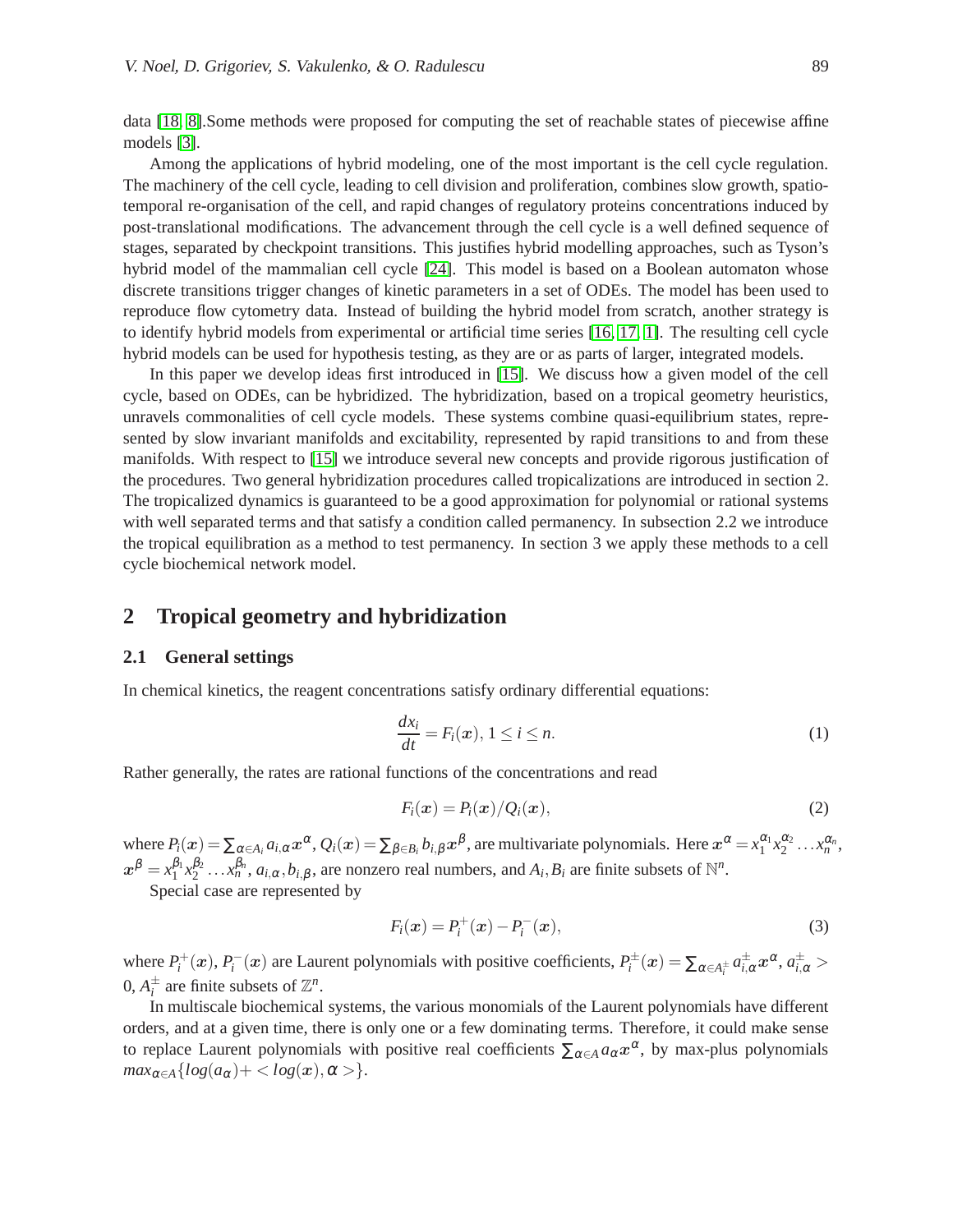This heuristic can be used to associate a piecewise-smooth hybrid model to the system of rational ODEs [\(1\)](#page-1-0), in two different ways.

The first method was proposed in [\[15\]](#page-14-13) and can be applied to any rational ODE system defined by  $(1), (2)$  $(1), (2)$  $(1), (2)$ :

<span id="page-2-2"></span>**Definition 2.1** *We call complete tropicalization of the smooth ODE system* [\(1\)](#page-1-0)*,*[\(2\)](#page-1-1) *the following piecewisesmooth system:*

$$
\frac{dx_i}{dt} = Dom P_i(x)/Dom Q_i(x),
$$
\n(4)

where  $Dom\{a_{i,\alpha}x^{\alpha}\}_{\alpha\in A_i} = sign(a_{i,\alpha_{max}})exp[max_{\alpha\in A_i}\{log(|a_{i,\alpha}|)+\langle u,\alpha\rangle\}].$   $u = (logx_1,...,logx_n)$ , and  $a_{i,\alpha_{max}}, aalpha_{max} \in A_i$  denote the coefficient of the monomial for which the maximum is attained. In simple *words, Dom renders the monomial of largest absolute value, with its sign.*

The second method,proposed in [\[21\]](#page-14-14), applies to the systems [\(1\)](#page-1-0),[\(3\)](#page-1-2).

<span id="page-2-3"></span>**Definition 2.2** *We call two terms tropicalization of the smooth ODE system* [\(1\)](#page-1-0)*,*[\(3\)](#page-1-2) *the following piecewisesmooth system:*

$$
\frac{dx_i}{dt} = Dom P_i^+(x) - Dom P_i^-(x),
$$
\n(5)

The two-terms tropicalization was used in [\[21\]](#page-14-14) to analyse the dependence of steady states on the model parameters. The complete tropicalization was used for the study of the model dynamics and for the model reduction [\[15\]](#page-14-13).

For both tropicalization methods, for each occurrence of the Dom operator, one can introduce a tropical manifold, defined as the subset of R *<sup>n</sup>* where the maximum in Dom is attained by at least two terms. For instance, for  $n = 2$ , such tropical manifold is made of points, segments connecting these points, and half-lines. The tropical manifolds in such an arrangement decompose the space into sectors, inside which one monomial dominates all the others in the definition of the reagent rates. The study of this arrangement give hints on the possible steady states and attractors, as well as on their bifurcations.

#### **2.2 Justification of the tropicalization and some estimates**

In the general case, the tropicalization heuristic is difficult to justify by rigorous estimates, however, this is possible in some cases. We state here some results in this direction. To simplify, let us consider the class of polynomial systems, corresponding to mass action law chemical kinetics:

$$
\frac{dx_i}{dt} = P_i(\boldsymbol{x}, \boldsymbol{\varepsilon}) = \sum_{j=1}^{M} M_{ij}(\boldsymbol{x}, \boldsymbol{\varepsilon}), \quad M_{ij} = P_{ij}(\boldsymbol{\varepsilon}) \boldsymbol{x}^{\alpha_{ij}}
$$
(6)

where  $\alpha_{ij}$  are multi-indices, and  $\varepsilon$  is a small parameter. So, the right hand side of [\(6\)](#page-2-0) is a sum of monomials. We suppose that coefficients  $P_{ij}$  have different orders in  $\varepsilon$ :

<span id="page-2-1"></span><span id="page-2-0"></span>
$$
P_{ij}(\varepsilon) = \varepsilon^{b_{ij}} \bar{P}_{ij},\tag{7}
$$

where  $b_{ij} \neq b_{i'j'}$  for  $(i, j) \neq (i', j').$ 

We also suppose that the cone  $\mathbf{R}_{>} = \{x : x_i \geq 0\}$  is invariant under dynamics [\(6\)](#page-2-0) and initial data are positive:

$$
x_i(0) > \delta > 0.
$$

The terms [\(7\)](#page-2-1) can have different signs, the ones with  $\bar{P}_{ij} > 0$  are production terms, and those with  $\bar{P}_{ij} < 0$ are degradation terms.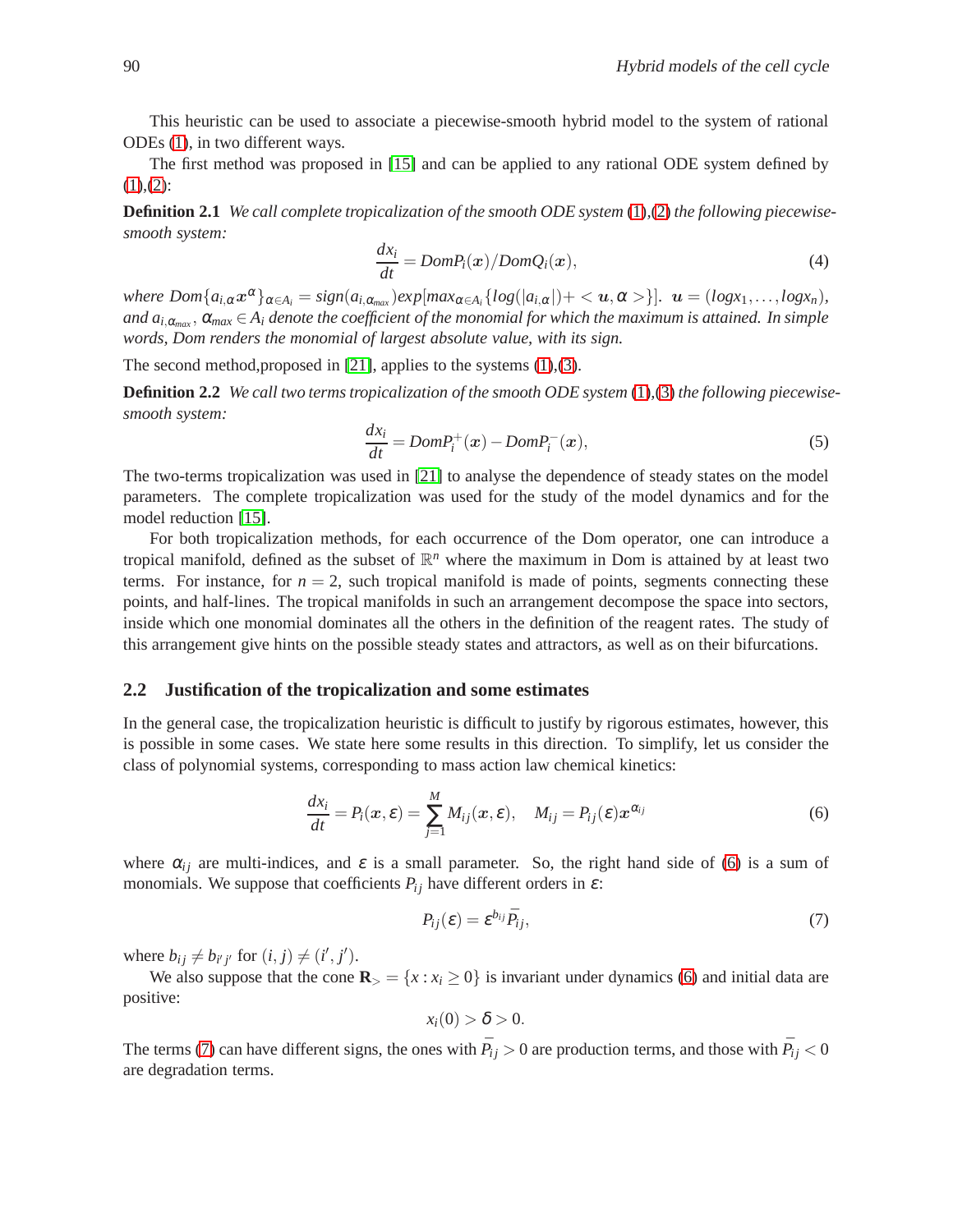From the biochemical point of view, the choice [\(7\)](#page-2-1) is justified by the fact that biochemical processes have many, well separated timescales. Furthermore, we are interested in biochemical circuits that can function in a stable way. More precisely, we use the permanency concept, borrowed from ecology (the Lotka -Volterra model, see for instance [\[25\]](#page-14-15)).

**Definition 2.3** *The system* [\(6\)](#page-2-0) *is permanent, if there are two constants C*<sup>−</sup> > 0 *and C*<sup>+</sup> > 0*, and a function T*0*, such that*

<span id="page-3-1"></span>
$$
C_{-} < x_i(t) < C_{+}, \quad \text{for all } t > T_0(x(0)) \text{ and for every } i. \tag{8}
$$

*We assume that*  $C_+$  *and*  $T_0$  *are uniform in (do not depend on)*  $\varepsilon$  *as*  $\varepsilon \to 0$ *.* 

For permanent systems, we can obtain some results justifying the two procedures of tropicalization.

**Proposition 2.4** *Assume that system* [\(6\)](#page-2-0) *is permanent. Let x,*  $\hat{x}$  *be the solutions to the Cauchy problem for [\(6\)](#page-2-0) and [\(4\)](#page-2-2) (or [\(5\)](#page-2-3)), respectively, with the same initial data:*

<span id="page-3-2"></span><span id="page-3-0"></span>
$$
x(0) = \hat{x}(0).
$$

*Then the difference*  $y(t) = x(t) - \hat{x}(t)$  *satisfies the estimate* 

$$
|y(t)| < C_1 \varepsilon^{\gamma} \exp(bt), \quad \gamma > 0,
$$
\n(9)

*where the positive constants C*1,*b are uniform in* <sup>ε</sup>*. If the original system [\(6\)](#page-2-0) is structurally stable in the domain*  $\Omega_{C_-C_+} = \{x : C_- < |x| < C_+\}$ , then the corresponding tropical systems [\(4\)](#page-2-2) and [\(5\)](#page-2-3) are also *permanent and there is an orbital topological equivalence*  $\bar{x} = h_{\varepsilon}(x)$  *between the trajectories*  $x(t)$  *and*  $\bar{x}(t)$  *of the corresponding Cauchy problems. The homeomorphism*  $h_{\varepsilon}$  *is close to the identity as*  $\varepsilon \to 0$ *.* 

The proof of the estimate [\(9\)](#page-3-0) follows immediately by the Gronwall lemma. The second assertion follows directly from the definition of structural stability.

Permanency property is not easy to check. In the case of systems [\(6\)](#page-2-0) we can make a renormalization

$$
x_i = \mathcal{E}^{a_i} \bar{x}_i \tag{10}
$$

and suppose that [\(8\)](#page-3-1) holds for  $\bar{x}_i$  with  $C_i^{\pm}$  uniform in  $\varepsilon$ .

We seek for renormalization exponents  $a_i$  such that only a few terms dominate all the others, for each *i*-th equation [\(6\)](#page-2-0) as  $\varepsilon \to 0$ . Let us denote the number of terms with minimum degree in  $\varepsilon$  for *i*-th equation as  $m_i$ . Naturally,  $1 \le m_i \le M_i$ . After renormalization, we remove all small terms that have smaller orders in  $\varepsilon$  as  $\varepsilon \to 0$ . We can call this procedure *tropical removing*. The system obtained can be named *tropically truncated system*.

Let us denote  $\alpha_i^{ij}$ <sup>*l*</sup>,<sup>*i*</sup> the *l*<sup>th</sup> coefficient of the multi-index  $\vec{\alpha_{ij}}$ . If all  $m_i = 1$  then we have the following truncated system

$$
\frac{d\bar{x}_i}{dt} = \varepsilon^{\mu_i} F_i(\bar{\mathbf{x}}), \quad F_i = p_{ij(i)} \bar{\mathbf{x}}^{\alpha^{ij(i)}}, \tag{11}
$$

where

$$
\mu_i = \gamma_{ij(i)} \sum_{l=1}^n \alpha_l^{ij(i)} a_l \tag{12}
$$

and

$$
\mu_i > \gamma_{ij} \sum_{l=1}^n \alpha_l^{ij} a_l \quad \text{for all } j \neq j(i).
$$
 (13)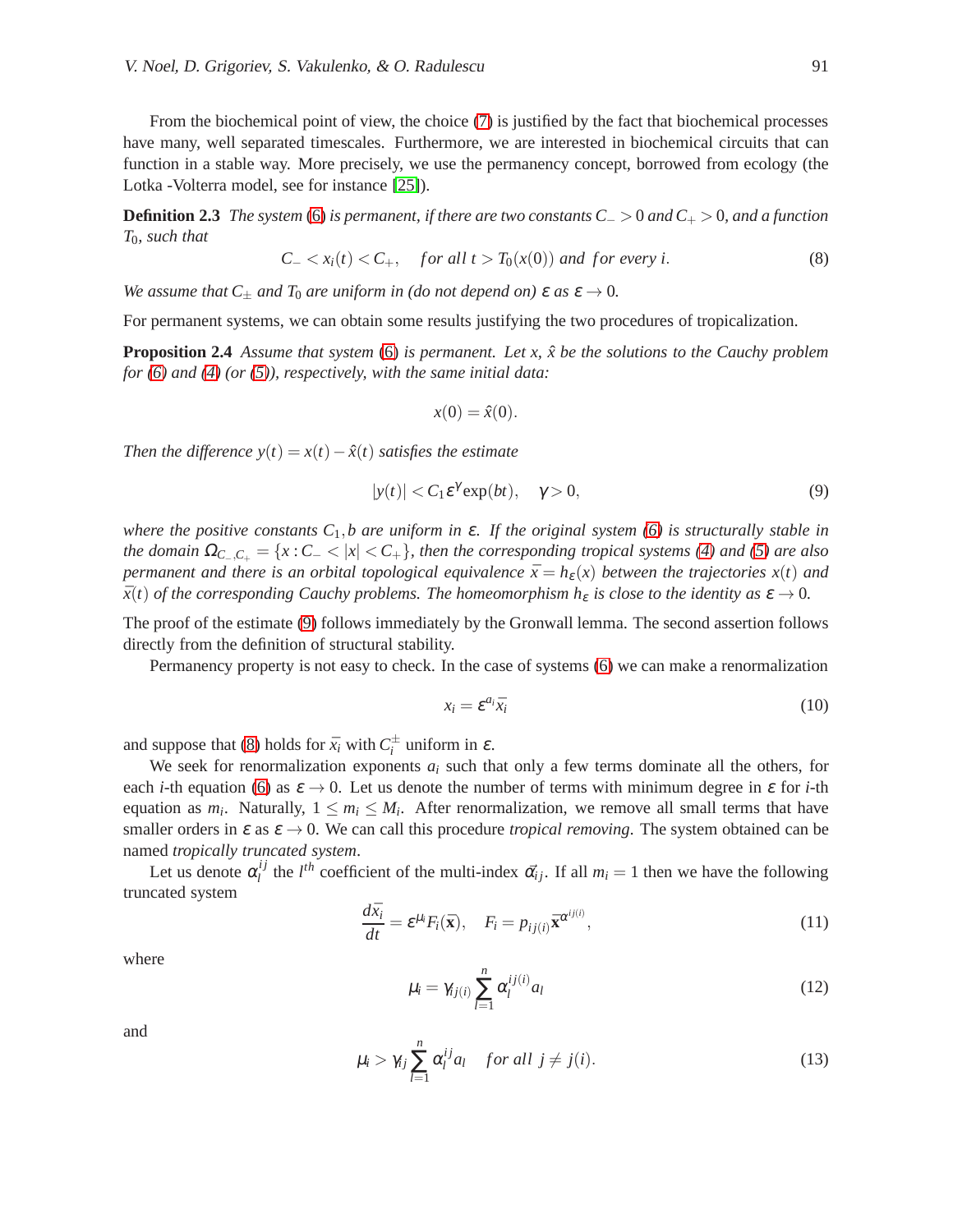If all  $m_i = 2$ , in order to find possible renormalization exponents  $a_i$ , it is necessary to resolve a family of linear programming problem. Each problem is defined by a set of pairs  $(j(i), k(i))$  such that  $j(i) \neq k(i)$ . We define  $\mu_i$  by

$$
\mu_i = \gamma_{ij(i)} + \sum_{l=1}^n \alpha_l^{ij(i)} a_l = \gamma_{ik(i)} + \sum_{l=1}^n \alpha_l^{ik(i)} a_l \tag{14}
$$

and obtain the system of the following inequalities

<span id="page-4-1"></span><span id="page-4-0"></span>
$$
\mu_i \geq \gamma_{ij} + \sum_{l=1}^n \alpha_l^{ij} a_l \quad \text{for all } j \neq j(i), k(i).
$$
 (15)

The following straightforward lemma gives a necessary condition of permanency of the system [\(6\)](#page-2-0).

**Lemma 2.5** Assume a tropically truncated system is permanent. Then, for each  $i \in \{1, \ldots, n\}$ , the *i-th equation of this system contains at least two terms. The terms should have different signs for coefficients p*<sub>i</sub>, *i.e.*, one term should be a production one, while another term should be a degradation term.

We call "tropical equilibration", the condition in Lemma [2.5.](#page-4-0) This condition means that permanency is acquired only if at least two terms of different signs have the maximal order, for each equation of the system [\(6\)](#page-2-0). This idea is not new, and can be traced back to Newton.

The tropical equilibration condition can be used to determine the renormalization exponents, by the following algorithm.

*Step 1*. For each *i* let us choose a pair  $(j(i), k(i))$  such that  $j, i \in \{1, \ldots, m_i\}$  and  $j < k$ . The sign of the corresponding terms should be different.

*Step 2*. We resolve the linear system of algebraic equations

$$
\gamma_{ij(i)} - \gamma_{ik(i)} = -\sum_{l=1}^{n} \alpha_l^{ij(i)} a_l + \sum_{l=1}^{n} \alpha_l^{ik(i)} a_l,
$$
\n(16)

for  $a_l$ , together with the inequalities [\(15\)](#page-4-1).

Notice that although that Step 2 has polynomial complexity, the tropical equilibration problem has an exponential number of choices at Step 1.

Assume that, as a result of this procedure, we obtain the system

$$
\frac{d\bar{x}_i}{dt} = \varepsilon^{\mu_i} (F_i^+(\bar{\mathbf{x}}) - F_i^-(\bar{\mathbf{x}})), \quad F_i^{\pm} = p_{ij^{\pm}} \bar{\mathbf{x}}^{\alpha_{\pm}^{ij}}.
$$
\n(17)

One can expect that, in a "generic" case<sup>[1](#page-4-2)</sup>, all  $\mu_i$  are mutually different, namely

<span id="page-4-5"></span><span id="page-4-4"></span><span id="page-4-3"></span>
$$
0 = \mu_1 < \mu_2 < \ldots < \mu_{n-1} < \mu_n. \tag{18}
$$

We can now state a sufficient condition for permanency. Let us consider the first equation [\(17\)](#page-4-3) with  $i = 1$ and let us denote  $y = \bar{x}_1, z = (\bar{x}_2, ..., \bar{x}_n)^{tr}$ . In this notation, the first equation becomes

$$
\frac{dy}{dt} = f(y) = b_1(z)y^{\beta_1} - b_2(z)y^{\beta_2}, \quad b_1, b_2 > 0, \quad \beta_i \in \mathbf{R}.\tag{19}
$$

Since  $\mu_2 > 0$ , one has that  $z(t)$  is a slow function of time and thus we can suppose that  $b_i$  are constants (this step can be rendered rigorous by using the concept of invariant manifold and methods from [\[11\]](#page-14-16)).

<span id="page-4-2"></span><sup>&</sup>lt;sup>1</sup>supposing that multi-indices  $\vec{\alpha_{ij}}$  are chosen uniformly, by generic we understand almost always except for cases of vanishing probability, see also [\[10\]](#page-13-9)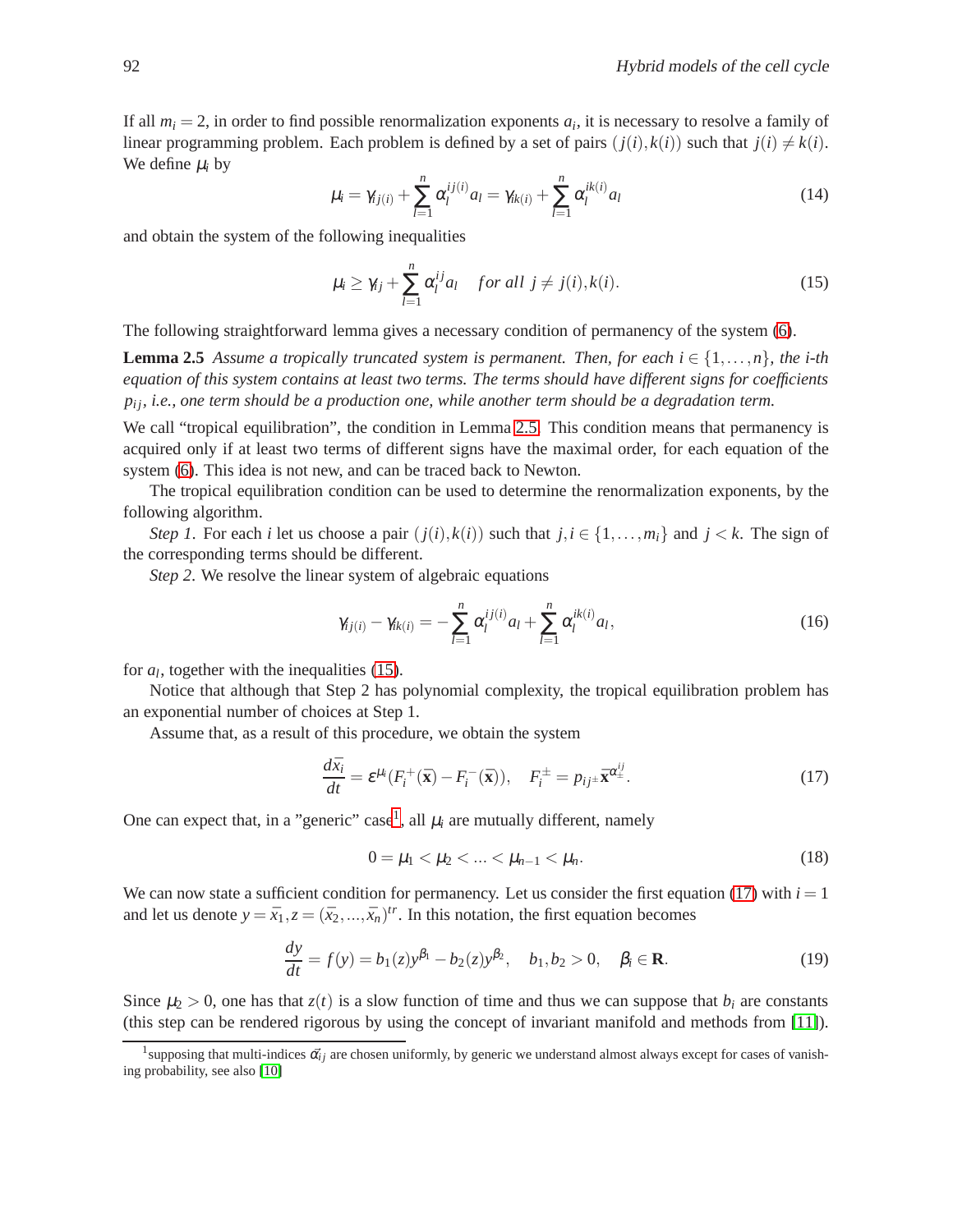The permanency property can be then checked in an elementary way. All rest points of [\(19\)](#page-4-4) are roots of *f*. If  $f > 0$ ,  $y(t)$  is an increasing time function and if  $f < 0$ ,  $y(t)$  is a decreasing time function. A single root *y*<sub>1</sub> of *f* within  $(0, +\infty)$  is given by

<span id="page-5-0"></span>
$$
y_1 = \frac{b_2}{b_1}^d, \quad d = \frac{1}{\beta_1 - \beta_2}.
$$
 (20)

These properties entail the following result:

**Lemma 2.6** *Equation [19](#page-4-4) has the permanence property if and only if*

$$
0<\beta_1<\beta_2, \quad \mathbf{i}
$$

*or*

*or*

$$
\beta_1<0, \quad \beta_2>0. \quad \textbf{iii}
$$

 $\beta_1 < \beta_2 < 0$ , **ii** 

*For fixed z, in these cases we have*

<span id="page-5-2"></span>
$$
y(t, z) \rightarrow y_0
$$
, as  $t \rightarrow \infty$ .

The generic situation described by the conditions [\(18\)](#page-4-5) lead to trivial "chain-like" relaxation towards a point attractor, provided that we have permanency at each step. This result is the nonlinear analogue of the similar result that monomolecular networks with total separation relax as chains and can only have stable point attractors [\[10\]](#page-13-9).

The following theorem describes a less trivial situation, when limit cycles are possible.

**Theorem 2.7** *Assume*  $0 = \mu_1 < \mu_2 < ... < \mu_{n-1} \leq \mu_n$  *holds. If the procedure, described above, leads to the permanency property at each step, where i* = 1,2,...,*n*−2*, and the last two equations have a globally attracting hyperbolic rest point or globally attracting hyperbolic limit cycle, then the tropically truncated system is permanent and has an attractor of the same type. Moreover, for sufficiently small* <sup>ε</sup> *the initial system also is permanent for initial data from some appropriate domain W*ε,*a*,*<sup>A</sup> and has an analogous attracting hyperbolic rest point (limit cycle) close to the attractor of the truncated system. If the rest point (cycle) is not globally attracting, then we can say nothing on permanency but, for sufficiently small* <sup>ε</sup>*, the initial system still has an analogous attracting hyperbolic rest point (limit cycle) close to the attractor of truncated system and the same topological structure.*

Finally, let us note that tropical equilibrations with permanency imply the existence of invariant manifolds. This allows to reduce the number of variables of the model while preserving good accuracy in the description of the dynamics. The following Lemma is useful in this aspect.

**Lemma 2.8** *Consider the system*

<span id="page-5-1"></span>
$$
\frac{dy}{dt} = f(y) = b_1(z)y^{\beta_1} - b_2(z)y^{\beta_2}, \quad b_1, b_2 > 0, \quad \beta_i \in \mathbf{R}.\tag{21}
$$

$$
\frac{dz}{dt} = \lambda F(y, z),\tag{22}
$$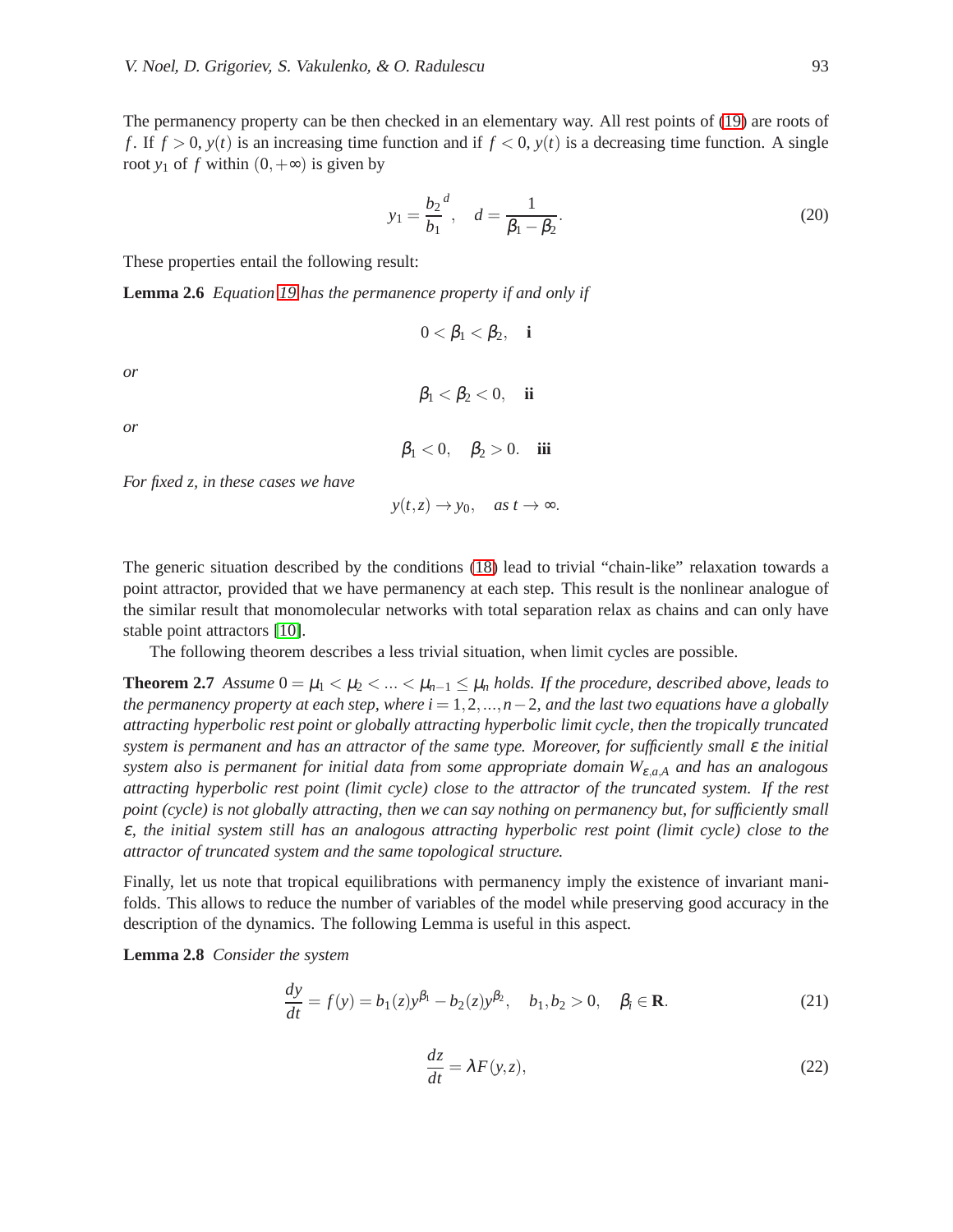*where*  $z \in \mathbf{R}^m$ ,  $\lambda > 0$  *is a parameter and the function F enjoys the following properties. This function lies in an Holder class ¨*

$$
F\in C^{1+r},\quad r>0,
$$

*and the corresponding norms are uniformly bounded in*  $\Omega = (0, +\infty) \times W$ , for some open domain W ⊂ **R** *m:*

$$
|F|_{C^{1+r}(\Omega)} < C_2.
$$

*Assume one of conditions* **i, ii, iii** *of Lemma [2.6](#page-5-0) holds. We also suppose that b<sup>i</sup> are smooth functions of z for all z such that*  $|z| > \delta_0 > 0$ *. Assume that*  $z \in W$  *implies*  $|z| > \delta_0$ *.* 

*Then, for sufficiently small*  $\lambda < \lambda_0(C_2, b_1, b_2, \beta_1, \beta_2, \delta)$  *equations* [\(21\)](#page-5-1)*,* [\(23\)](#page-6-0) have a locally invariant *and locally attracting manifold*

<span id="page-6-0"></span>
$$
y = Y(z, \lambda), \quad Y \in C^{1+r}(W), \tag{23}
$$

*and Y has the asymptotics*

$$
Y(z,\lambda) = y_1(z) + \tilde{Y}, \quad \tilde{Y} \in C^{1+r}(W), \tag{24}
$$

<span id="page-6-2"></span>*where*

$$
|\tilde{Y}(z,\lambda)|_{C^{1+r}(W)} < C_s \lambda^s, \quad s > 0. \tag{25}
$$

**Proof.** The proof is standard, follows from Theorems in [\[11\]](#page-14-16), Ch. 9.

### **3 A paradigmatic cell cycle model and its tropicalization**

#### **3.1 Description of the model**

We study here the cell cycle model proposed by Tyson [\[27\]](#page-14-17). This model mimics the interplay between cyclin and cyclin dependent kinase cdc2 (forming the maturation promoting factor MPF complex) during the progression of the cell cycle. The model demonstrates that this biochemical system can function as an oscillator, or converge to a steady state with large MPF concentration, or behave as an excitable switch. The three regimes can be associated to early embryos rapid division, metaphase arrest of unfertilized eggs, and growth controlled division of somatic cells, respectively. This model takes into account autocatalytic activity of MPF (positive feed-back). It can be described as a nonlinear cycle of biochemical reactions and corresponds to the following set of differential equations:

<span id="page-6-1"></span>
$$
y'_1 = \varepsilon^{-3} k_9 y_2 - \varepsilon^{-6} k_8 y_1 + k_6 y_3, \quad y'_2 = \varepsilon^{-6} k_8 y_1 - \varepsilon^{-3} k_9 y_2 - \varepsilon^{-2} k_3 y_2 y_5, \n y'_3 = \varepsilon^2 k'_4 y_4 + \varepsilon^{-2} k_4 y_4 y_3^2 - k_6 y_3, \quad y'_4 = -\varepsilon^2 k'_4 y_4 - \varepsilon^{-2} k_4 y_4 y_3^2 + \varepsilon^{-2} k_3 y_2 y_5, \n y'_5 = \varepsilon^2 k_1 - \varepsilon^{-2} k_3 y_2 y_5,
$$
\n(26)

Here  $k_i > 0$  are rate constants,  $y_i, i \in [1, 5]$  are concentrations of cdc2, p-cdc2 (phosphorylated kinase), cyclin-p:cdc2 complex (active MPF), cyclin-p:cdc2-p complex (inactive MPF), and cyclin, respectively. With respect to the original model we have introduced a small parameter  $\varepsilon > 0$  to cope with the order of the rate constants ( $\varepsilon = 0.1$  in the original model).

The system [\(26\)](#page-6-1) has the conservation law

$$
y_1(t) + y_2(t) + y_3(t) + y_4(t) = 1,
$$
\n(27)

where the value 1 (total initial concentration of kinase cdc2) was chosen by convenience.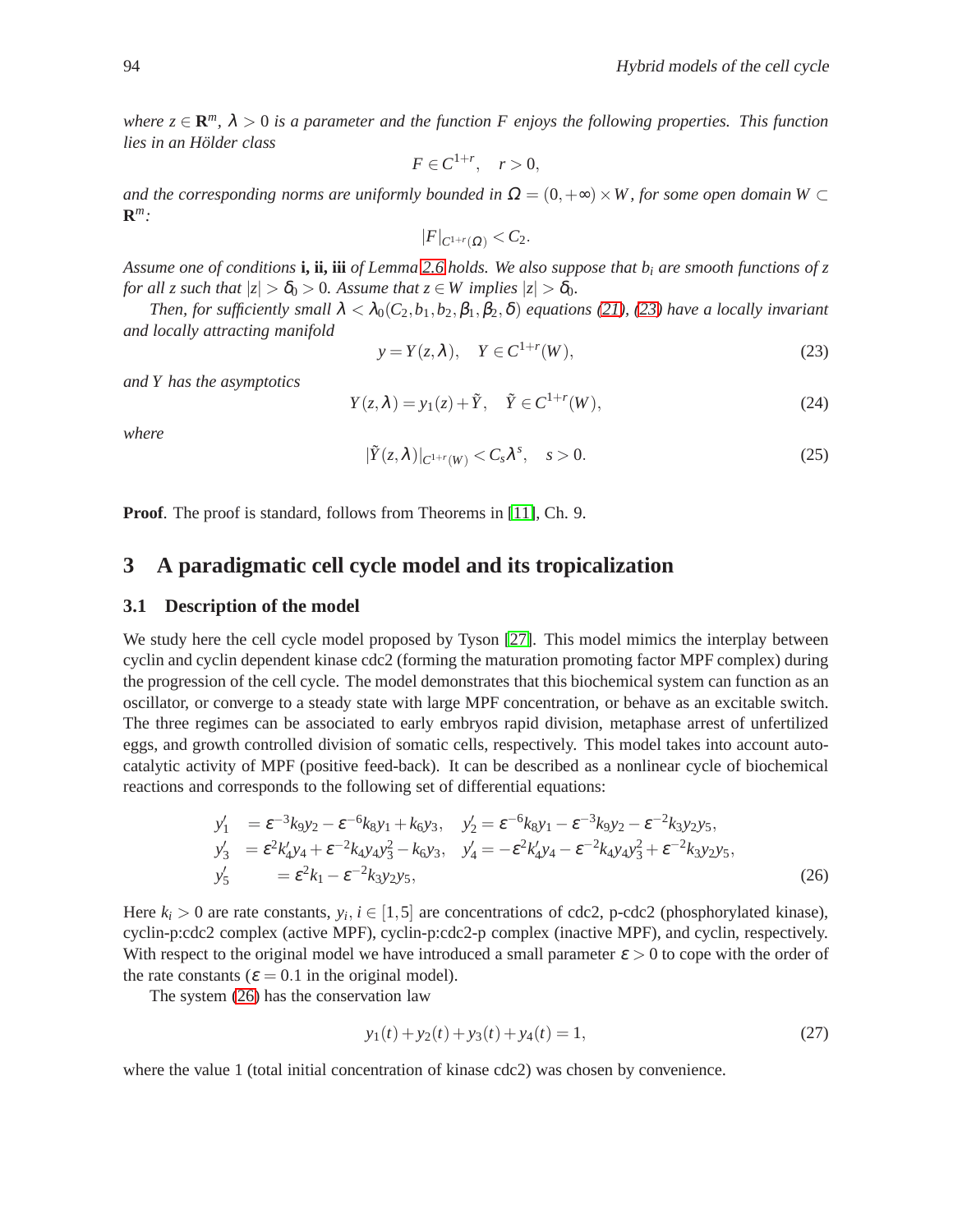#### **3.2 Tropical equilibrations and model reduction**

Let us apply the tropical equilibration principle. To this aim, we renormalize the variables,

$$
y_i = \varepsilon^{a_i} \bar{y}_i. \tag{28}
$$

Let us substitute these relations into the system of equations. As a result, we obtain

<span id="page-7-0"></span>
$$
\begin{split}\n\vec{y}'_{1} &= \varepsilon^{-3+a_{2}-a_{1}}k_{9}\bar{y}_{2} - \varepsilon^{-6}k_{8}y_{1} + k_{6}\varepsilon^{a_{3}-a_{1}}\bar{y}_{3}, \quad \vec{y}'_{2} = \varepsilon^{-6+a_{1}-a_{2}}k_{8}\bar{y}_{1} - \varepsilon^{-3}k_{9}\bar{y}_{2} - \varepsilon^{-2+a_{5}}k_{3}\bar{y}_{2}\bar{y}_{5}, \\
\vec{y}'_{3} &= \varepsilon^{2+a_{4}-a_{3}}k'_{4}\bar{y}_{4} + \varepsilon^{-2+a_{3}+a_{4}}k_{4}\bar{y}_{4}\bar{y}_{3}^{2} - k_{6}\bar{y}_{3}, \quad \vec{y}'_{4} = -\varepsilon^{2}k'_{4}\bar{y}_{4} - \varepsilon^{-2+2a_{3}}k_{4}\bar{y}_{4}\bar{y}_{3}^{2} + \varepsilon^{-2+a_{2}+a_{5}-a_{4}}k_{3}\bar{y}_{2}\bar{y}_{5}, \\
\vec{y}'_{5} &= \varepsilon^{2-a_{5}}k_{1} - \varepsilon^{-2+a_{2}}k_{3}\bar{y}_{2}\bar{y}_{5}.\n\end{split} \tag{29}
$$

The system [\(29\)](#page-7-0) has the conservation law

<span id="page-7-1"></span>
$$
\varepsilon^{a_1}\bar{y}_1(t) + \varepsilon^{a_2}\bar{y}_2(t) + \varepsilon^{a_3}\bar{y}_3(t) + \varepsilon^{a_4}\bar{y}_4(t) = 1.
$$
\n(30)

In order to compute the exponents  $a_i$  we use tropical equilibrations together with the conservation law [\(30\)](#page-7-1). There are  $2<sup>4</sup>$  variants of tropical equilibrations. To our surprise, there is only one solution for the exponents values. We can show that all possible equilibrations of the variables *y*3, *y*<sup>4</sup> and *y*<sup>5</sup> uniquely set the values of two exponents,  $a_3 = 2$ ,  $a_4 = 0$ .

Let us consider the variants with respect to the equilibrations of the variables  $y_1$  and  $y_2$ . Denoting by  $T_i$  the  $i^{th}$  term in the equation, we have the following situations:

- 1) In eq. for  $\bar{y}_1$ :  $T1 = T2$ ,  $T3 \leq T1$ , In eq. for  $\bar{y}_2$ :  $T1 = T2$ ,  $T3 \leq T1$ .
- 2) In eq. for  $\bar{y}_1$ :  $T1 = T2$ ,  $T3 \leq T1$ , In eq. for  $\bar{y}_2$ :  $T1 = T3$ ,  $T2 \leq T3$ .
- 3) In eq. for  $\bar{y}_1$ :  $T2 = T3$ ,  $T1 \le T2$ , In eq. for  $\bar{y}_2$ :  $T1 = T2$ ,  $T3 \le T1$ .

4) In eq. for  $\bar{y}_1$ :  $T2 = T3$ ,  $T1 \le T2$ , In eq. for  $\bar{y}_2$ :  $T1 = T3$ ,  $T2 \le T1$ .

<span id="page-7-3"></span>In the variant 1 (Case **I**) the tropical equilibrations do not fix the values of the exponent  $a_5$  and we get

$$
a_1 = 7 - a_5
$$
,  $a_2 = 4 - a_5$ ,  $a_3 = 2$ ,  $a_4 = 0$ ,  $a_5 \ge -1$ . (31)

In the variants 2,3,4 (Case **II**) the exponents are uniquely determined from equilibrations and we obtain

<span id="page-7-2"></span>
$$
a_1 = 8, \quad a_2 = 5, \quad a_3 = 2, \quad a_4 = 0, \quad a_5 = -1.
$$
 (32)

However, [\(32\)](#page-7-2) and the conservation law [\(30\)](#page-7-1) are incompatible, therefore, the case **II** can be rejected. In the case **I** the conservation law takes the form  $\varepsilon^{7-a_5} \bar{y}_1(t) + \varepsilon^{4-a_5} \bar{y}_2(t) + \bar{y}_4(t) = 1 + o(1)$ , as  $\varepsilon \to 0$ . Assuming that  $\bar{y}_2(0) = O(1)$  and  $\bar{y}_4 \neq 1$  (it is reasonable, since it is a "generic case"), we obtain  $a_5 = 4$ . Thus, the only possible situation is variant 1 (Case **I**) and the corresponding set of exponents is:

<span id="page-7-4"></span>
$$
a_1 = 3, \quad a_2 = 0, \quad a_3 = 2, \quad a_4 = 0, \quad a_5 = 4. \tag{33}
$$

Let us note that the terms *T*1 and *T*2 in the equations for the variables  $y_1, y_2$  correspond to direct and reverse rates of a phosphorylation/dephosphorylation cycle transforming  $y_1$  into  $y_2$  and back. Thus, biochemically, (Case **I**) corresponds to the quasi-equilibrium of this cycle. Furthermore, the equilibration of all the variables leads to the exponents [\(31\)](#page-7-3). In this case,  $2 + a_4 - a_3 = -2 + a_3 + a_4 = 0$ ,  $2 =$  $-2+2a_3 = -2+a_2+a_5-a_4$ , meaning that the tropical equilibrations of the variables *y*<sub>3</sub>, *y*<sub>4</sub> are triple (in each equation, all three terms have the same order).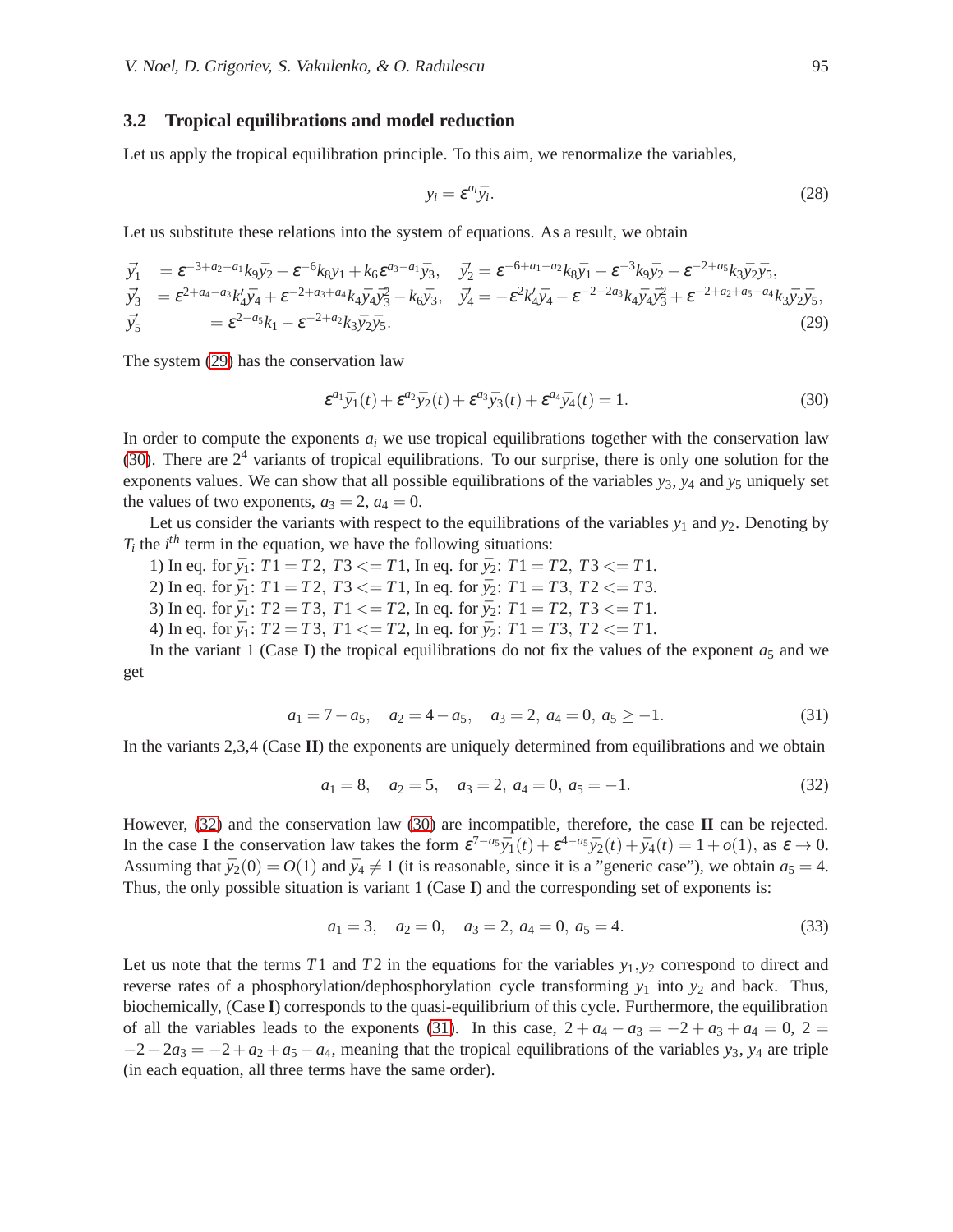We finally obtain the following renormalized system

<span id="page-8-0"></span>
$$
\begin{split}\n\vec{y}'_{1} &= \varepsilon^{-6} (k_9 \bar{y}_2 - k_8 \bar{y}_1) + k_6 \varepsilon^{-1} \bar{y}_3, \quad \vec{y}'_2 = \varepsilon^{-3} (k_8 \bar{y}_1 - k_9 \bar{y}_2) - \varepsilon^2 k_3 \bar{y}_2 \bar{y}_5, \\
\vec{y}'_3 &= k'_4 \bar{y}_4 + k_4 \bar{y}_4 y_3^2 - k_6 \bar{y}_3, \qquad \vec{y}'_4 = \varepsilon^2 (-k'_4 \bar{y}_4 - k_4 \bar{y}_4 \bar{y}_3^2 + k_3 \bar{y}_2 \bar{y}_5), \\
\vec{y}'_5 &= \varepsilon^{-2} (k_1 - k_3 \bar{y}_2 \bar{y}_5).\n\end{split} \tag{34}
$$

The structure of the system [\(34\)](#page-8-0) emphasizes the multiple time scales of the model. The fastest variables are in order  $y_1$ , then  $y_2$  and  $y_5$ . The variables  $y_3$  and  $y_4$  are slow.

<span id="page-8-2"></span>Assume that

$$
\bar{y}_2 > \delta > 0. \tag{35}
$$

This important assumption ensures the existence of an invariant manifold and will be justified, a posteriori.

Then, from the last equation [\(34\)](#page-8-0) we obtain the relation

$$
\bar{y}_2\bar{y}_5=k_1/k_3+O(\varepsilon^2),
$$

which represents the equation of an invariant manifold.

In turn, this relation leads to the following equations for  $\bar{y}_3, \bar{y}_4$ 

<span id="page-8-1"></span>
$$
\vec{y}_3' = k_4'\vec{y}_4 + k_4\vec{y}_4\vec{y}_3^2 - k_6\vec{y}_3, \quad \vec{y}_4' = \varepsilon^2(-k_4'\vec{y}_4 - k_4\vec{y}_4\vec{y}_3^2 + k_1). \tag{36}
$$

A second invariant manifold equation is defined by the equation

$$
\bar{y}_1 = k_8^{-1} (k_9 \bar{y}_2 + k_6 \varepsilon^5 \bar{y}_3). \tag{37}
$$

Remind that  $\bar{y}_3$  is a slow variable. Then, for  $\bar{y}_2$  we have

<span id="page-8-4"></span><span id="page-8-3"></span>
$$
\bar{y}'_2 = \varepsilon^2 (k_6 \bar{y}_3 - k_1). \tag{38}
$$

System [\(36\)](#page-8-1) represents a two-dimensional reduced model of the initial five-dimensional system. This result shows that tropical equilibrations can be used for model reduction.

The solutions of [\(36\)](#page-8-1) either tend to the stable equilibrium

$$
\bar{y}_4 = \frac{k_1}{k_4' + k_4(k_1/k_6)^2}, \quad \bar{y}_3 = k_1/k_6,
$$
\n(39)

or, if this equilibrium is unstable, to a limit cycle.

Based on the general Theorem [2.7](#page-5-2) we can assert the following:

**Theorem 3.1** *Assume* [\(35\)](#page-8-2) *holds with*  $\delta > 0$ . If the shorted system [\(36\)](#page-8-1) has a stable hyperbolic limit cy*cle, then, under above conditions, for sufficiently small* <sup>ε</sup> *the five component system [\(26\)](#page-6-1) also has a stable limit cycle. If the shorted system [\(36\)](#page-8-1) has a stable hyperbolic equilibrium, then, under above conditions, for sufficiently small* <sup>ε</sup> *the five component system [\(26\)](#page-6-1) also has a stable hyperbolic equilibrium.*

We have studied the system [\(36\)](#page-8-1) analytically and numerically. The numerical simulations confirm the criteria of cycle existence both for small  $\varepsilon$  and for  $\varepsilon = O(1)$ . For small epsilon the cycle has a singular structure. The amplitude of  $\bar{y}_3$  and the cycle period increase in  $\varepsilon$ , approximatively, as  $\varepsilon^{-2}$  (the assertion about period is natural since the rate of  $\bar{y}_4$  is  $O(\varepsilon^2)$ ).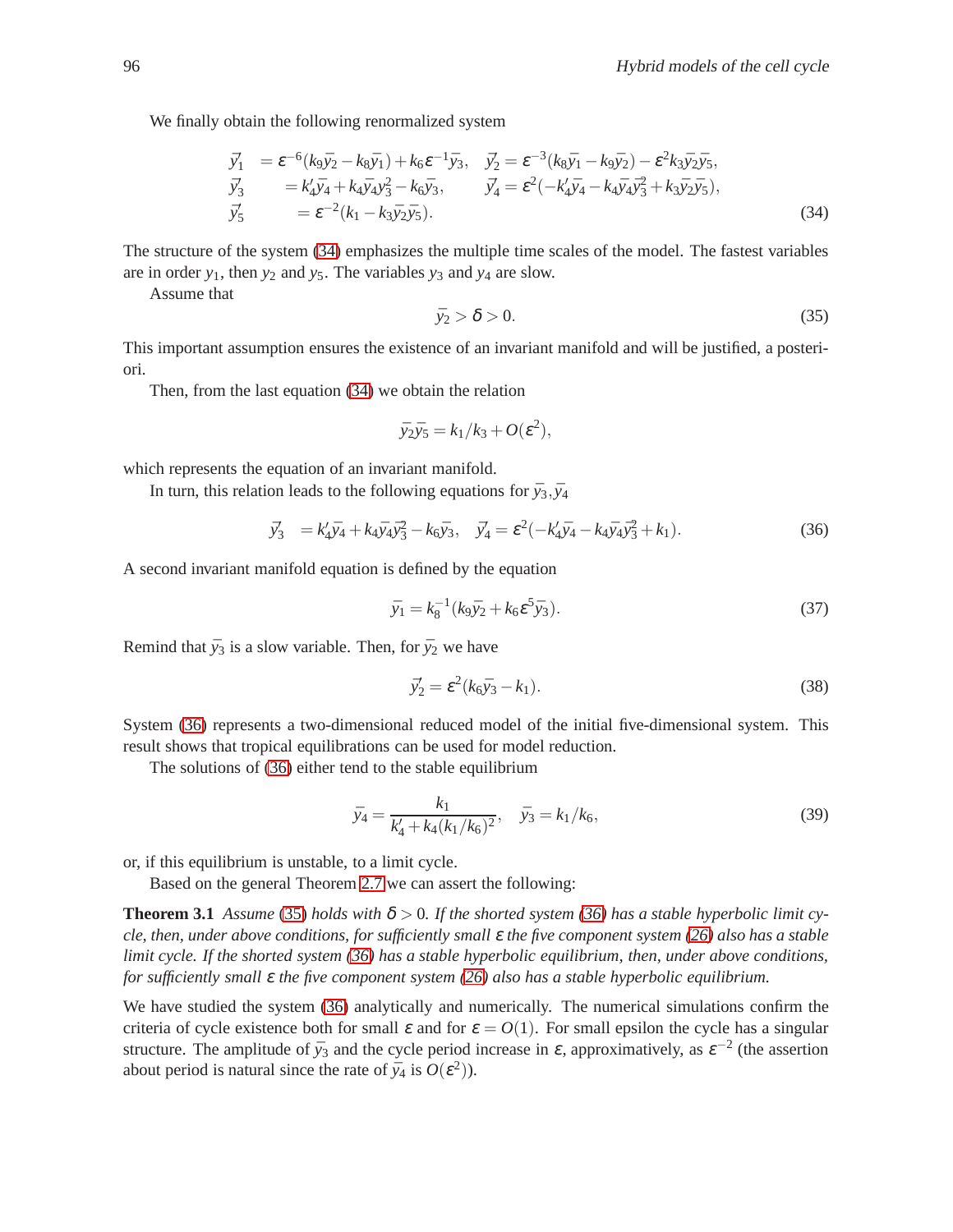Hyperbolicity can be straightforwardly checked for the rest point [\(39\)](#page-8-3), by computing the eigenvalues of the linearized system. Denote by  $Y = (\bar{y}_3, \bar{y}_4)$ . When the rest point  $Y^0 = (\bar{y}_3^0, \bar{y}_4^0)$  is hyperbolic and stable we have the following estimate

$$
|Y(t) - Y^0| < C_1 \exp(-c_1 \varepsilon^2 t) \tag{40}
$$

with some  $C_1, c_1 > 0$  holds. Integrating [\(38\)](#page-8-4) for  $\bar{y}_2$  over interval  $[0, \tau]$  gives

$$
|\bar{y}_2(\tau) - \bar{y}_2(0)| < \varepsilon^2 C_1 c_1^{-1} = o(1) \tag{41}
$$

uniformly in  $\tau > 0$  as  $\varepsilon \to 0$ . This yields that  $\bar{y}_2(t) > \delta$  if  $\bar{y}_2(0) > 2\delta$  and therefore,  $\bar{y}_2(t)$  does not go to zero for large *t*, justifying the estimate [\(35\)](#page-8-2) needed for the existence of an invariant manifold. The case of a limit cycle is discussed in the next subsection.

#### **3.3 Singular limit cycle and hybrid dynamics**

Up to this point, the tropical ideas were used for reducing the dynamics of the model. In this section we show that the tropicalization heuristic is well adapted for decomposing the limit cycle into slow and fast modes, providing a hybrid description of the dynamics.

Let us note that in a hybrid, excitable system, it is possible that not all variables are equilibrated. Also, the system can have more than two different equilibrations and associated invariant manifolds, and jump from one invariant manifold to another during the dynamics. Let us consider that the variables  $y_1, y_2, y_5$  are equilibrated as above, but now, only one among the variables  $y_3$  or  $y_4$  are equilibrated. We have four situations:

1) In eq. for  $\bar{y}_3$ :  $T1 = T3$ ,  $T2 \leq T1$ , 2) In eq. for  $\bar{y}_3$ :  $T2 = T3$ ,  $T1 \leq T2$ ,

3) In eq. for  $\bar{y}_4$ :  $T1 = T3$ ,  $T2 \leq T1$ , 4) In eq. for  $\bar{y}_4$ :  $T2 = T3$ ,  $T1 \leq T2$ .

Combined with the conservation law condition [\(30\)](#page-7-1), variants 1 and 2 lead to the same triple tropical equilibration as before (Case **I**) and exponents [\(33\)](#page-7-4). We denote the corresponding invariant manifold  $M_1$ . The renormalized equations are the same as [\(36\)](#page-8-1).

Variant 3 can be rejected by the general permanency criterion given by Lemma [2.6.](#page-5-0) Variant 4 (Case **III**) satisfies the permanency criterion and leads to

$$
a_1 = 3, \quad a_2 = 0, \quad a_3 = 0, \quad a_4 = 4, \quad a_5 = 4. \tag{42}
$$

This corresponds to a double equilibration (two equal terms) of the variable  $y_4$ , the variable  $y_3$  being not equilibrated. We denote the corresponding invariant manifold  $\mathcal{M}_2$ . The renormalized equations read

$$
\tilde{y}'_3 = \varepsilon^6 k'_4 \tilde{y}_4 + \varepsilon^2 k_4 \tilde{y}_4 \tilde{y}_3^2 - k_6 \tilde{y}_3, \quad \tilde{y}'_4 = -\varepsilon^2 k'_4 \tilde{y}_4 + \varepsilon^{-2} (-k_4 \tilde{y}_4 \tilde{y}_3^2 + k_1). \tag{43}
$$

We can provide a hybrid description of the cell cycle, by decomposing the periodic orbit into three modes (Fig[.1\)](#page-12-0). The first mode is the slowest and has the longest duration. It consists in the dynamics on the slow invariant manifold  $\mathcal{M}_1$  at low values of  $y_3$ , and can be described by the algebraic-differential system  $\tilde{y}'_3 = \varepsilon^2 k_1 - k_6 \tilde{y}_3$ ,  $k'_4 \tilde{y}_4 + k_4 \tilde{y}'_4 \tilde{y}_3^2 - k_6 \tilde{y}_3 = 0$  (part between  $O_1$  and  $O$  of the orbit in Fi[g1c](#page-12-0))). The exit from the invariant manifold  $\mathcal{M}_1$  occurs at a critical point (point  $O$ ). The next slowest mode corresponds to the decrease of  $y_3$  (part between  $O_2$  and  $O_1$  of the orbit in Fi[g1c](#page-12-0))) and can be described by two terms truncated system  $\tilde{y}'_4 = \varepsilon^{-2}(k_1 - k_4 \tilde{y}_4 \tilde{y}_3^2), \tilde{y}'_3 = -k_6 \tilde{y}_3$ . Finally, there is a fast mode, corresponding to the fast increase of  $\tilde{y}_3$  (part between  $O$  and  $O_2$  of the orbit in Fi[g1c](#page-12-0))) and described by the truncated system  $\tilde{y}'_4 = -\varepsilon^2 k_4 \tilde{y}_4 \tilde{y}_3^2$ ,  $\tilde{y}'_3 = \varepsilon^{-2} k_4 \tilde{y}_4 \tilde{y}_3^2$ . One can notice (Fi[g1c](#page-12-0))) that this hybrid approximation is very accurate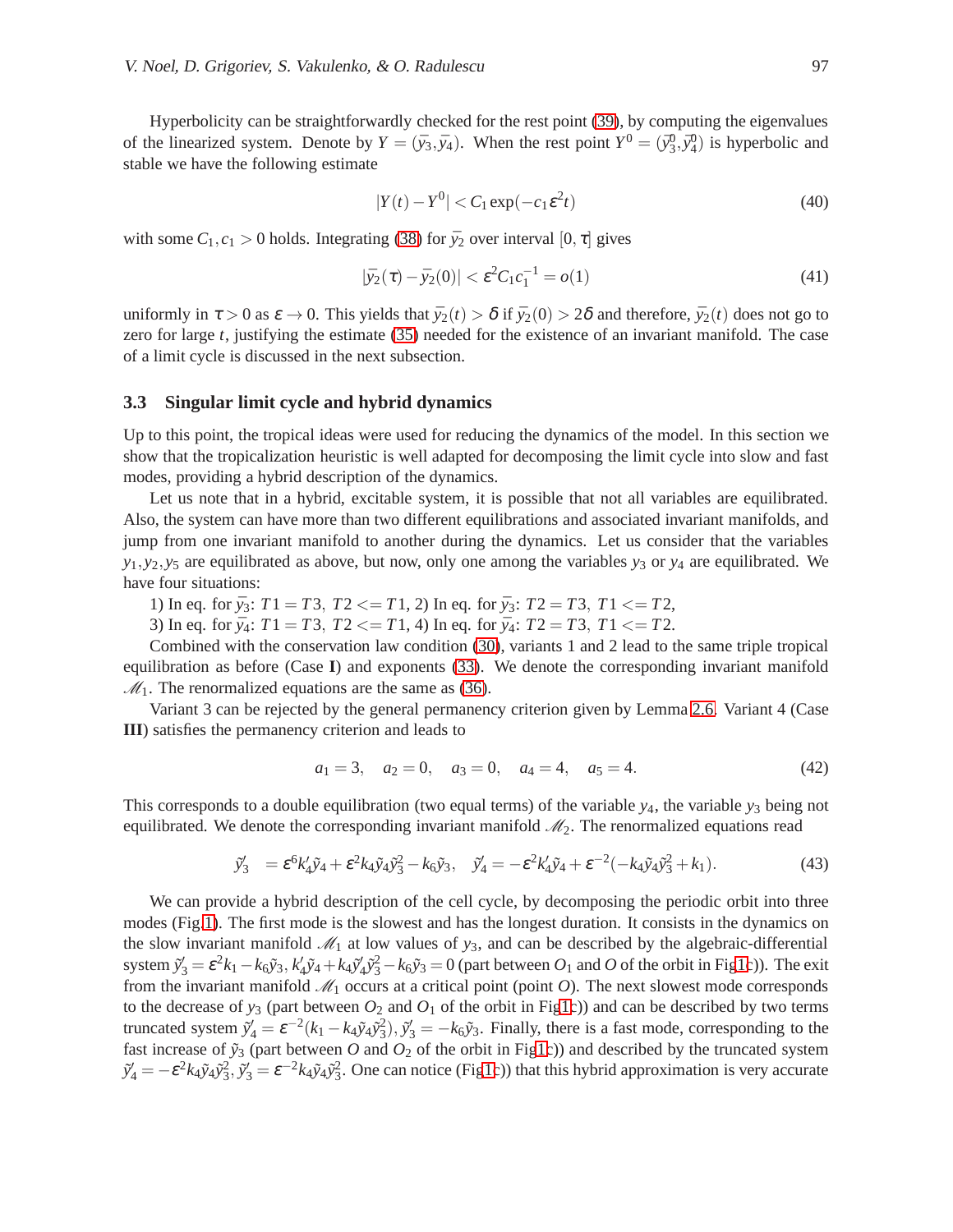for small  $\varepsilon$ . At a distance from the tropical manifold, the hybrid orbit coincides with the one generated by the two terms or by the complete tropicalization. However, close to the tropical manifold, the two term and the complete tropicalization are less accurate than the hybrid approximation described above.

Below we state rigorous estimates describing the slow movement on  $\mathcal{M}_1$  and the fast jump towards  $\mathcal{M}_2$ . The two terms description of the dynamics on  $\mathcal{M}_2$  is a direct consequence of the Proposition [2.4](#page-3-2) and Lemmas [2.6](#page-5-0)[,2.8.](#page-6-2)

To simplify notation, we rewrite the system [\(36\)](#page-8-1) for *y*3,*y*<sup>4</sup> as

<span id="page-10-0"></span>
$$
x' = y + yx^2 - k_0x,
$$
\t(44)

$$
y' = \varepsilon^2(-y - yx^2 + k_1). \tag{45}
$$

We can obtain such a presentation by a linear variable change.

Let us define the functions

$$
X(y) = \frac{k_0^2 - \sqrt{k_0^2 - 4y^2}}{2y},
$$
  

$$
X_+(y) = \frac{k_0^2 + \sqrt{k_0^2 - 4y^2}}{2y},
$$

and the points

$$
y_0 = k_0/2
$$
,  $x_0 = X(y_0) = 1$ .

**Lemma 3.2** *Solutions of* [\(44\)](#page-10-0), [\(45\)](#page-10-0) *with initial data*  $x(0)$ ,  $y(0)$  *such that* 

$$
0 < \delta_0 < x(0) < X_+(y_0) - \delta_0, \quad 0 < y(0) < y_0 - \delta_0,\tag{46}
$$

*where*  $\delta_0$  *is a small positive number independent on*  $\varepsilon$ *, satisfy* 

$$
|x(t) - X(y(t))| < C_1(\varepsilon + \exp(-c_1 \delta_0 t)), \quad t < T_0(x(0), y(0), \varepsilon) \tag{47}
$$

*this estimate holds while*

<span id="page-10-4"></span>
$$
y(t) < y_0 - \delta_2, \quad \delta_2 > 0. \tag{48}
$$

Let us find some estimates of solutions at  $y = y_0$ ,  $x = x_0$ . Our goal is to prove that at this point  $x(t)$  starts to increase sharply. After this, the terms  $\pm yx^2$  play the main role in the equations [\(44\)](#page-10-0),[\(45\)](#page-10-0), and the other terms can be removed while the *x*-component is big.

Let us introduce new variables  $u, v$  by

$$
x - x_0 = v, \quad u = y - y_0.
$$

<span id="page-10-2"></span>For *u*,*v* one obtains

$$
v' = \frac{k_0}{2}v^2 + u(1 + (1 + v)^2),
$$
\n(49)

<span id="page-10-1"></span>
$$
u' = \varepsilon^2(-\left(\frac{k_0}{2} + u\right)(1 + (1 + v)^2) + k_1)) = \varepsilon^2 g(u, v).
$$
 (50)

Let us consider for this system the Cauchy problem with initial data

<span id="page-10-3"></span>
$$
v(0) = v_0, \quad u(0) = u_0. \tag{51}
$$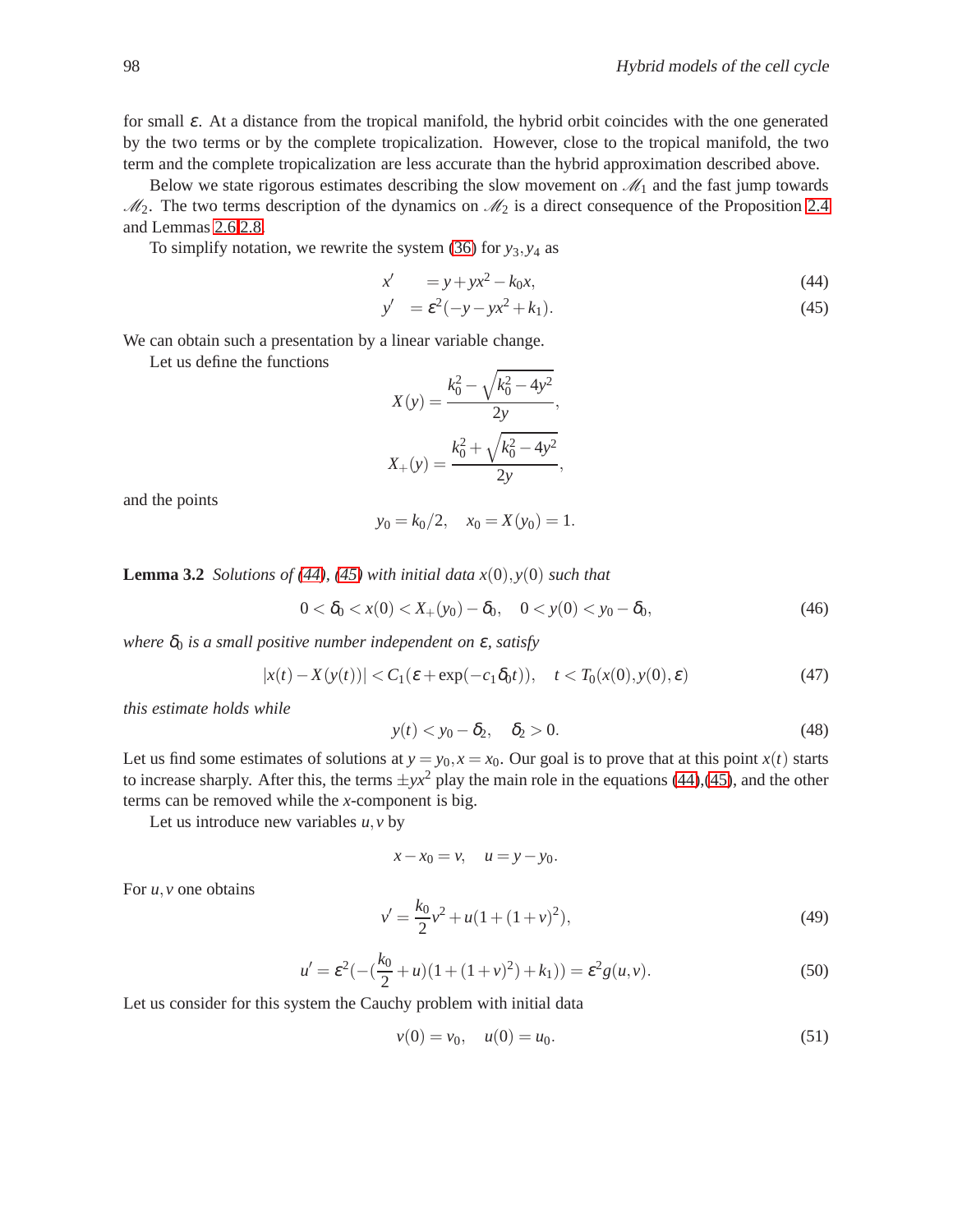**Lemma 3.3** *Consider the Cauchy problem [\(49\)](#page-10-1), [\(50\)](#page-10-2) and [\(51\)](#page-10-3) under assumptions that*

 $u_0 = \kappa > 0, \quad |v_0| < \delta_5,$ 

<span id="page-11-0"></span>*and*

$$
k_1 > k_0, \tag{52}
$$

*where*  $\delta_0$ ,  $\delta_5$  *are small enough (but independent on*  $\varepsilon$ ). Let A be a large positive number independent of  $\epsilon$ *. Then within some interval t*  $\in$  ( $\tau_0(\delta_5, k_0, k_1, A), \tau_1(\delta_5, k_0, k_1, A)$ ) *one has* 

$$
u(t) > 0, \quad v(t) \ge A, \quad v(\tau_0) = A. \tag{53}
$$

This result can be reinforced. Actually,  $x(t)$  attains values of the order  $O(\varepsilon^{-2})$ .

#### **Lemma 3.4** *Assume*

$$
x(t_1) = A >> 1, \quad y(t_1) \ge k_0/2.
$$
 (54)

<span id="page-11-3"></span><span id="page-11-2"></span>*Then*

$$
x(t) \ge (A^{-1} - \frac{1}{2}\sigma t)^{-1},
$$
\n(55)

$$
y(t) \ge \sigma,\tag{56}
$$

*for* <sup>σ</sup>,*A such that*

<span id="page-11-1"></span>
$$
\sigma A > 2k_0, \quad \sigma > k_0 \exp(-2\sigma^{-1}), \tag{57}
$$

<span id="page-11-4"></span>*and t such that*

$$
(A^{-1} - \frac{1}{2}\sigma t) \ge \varepsilon^2. \tag{58}
$$

## **4 Conclusion**

We showed that tropical ideas can be usefully employed to reduce and hybridize polynomial or rational dynamical systems occurring in modelling the molecular machinery of the cell cycle. The main idea consists in keeping only the dominant monomial terms in the right hand side of the ordinary differential equations. Depending on the position in phase space, one should keep one, two, or more such terms. The places where two or more monomial terms are equal form the so-called tropical manifolds. The one term approximation is valid far from the tropical manifolds, whereas close to tropical manifolds several dominating terms of opposite signs can equilibrate each other. These "tropical equilibrations" of the dominating terms slow down the dynamics and produce attractive invariant manifolds.

The possible applications of this method are multiple. Generally, the method can be used to obtain simplified models. In the example studied here, we have started with a five variables model, that has been reduced to two variables and hybridized. The modes of the hybrid model have the simple structure of monomial differential or differential-algebraic equations. Two general methods that we called complete and two terms tropicalizations provide description of the modes and of the mode changes. However, these general procedures may lead to inaccurate approximations when the full model does not satisfy permanency globally. In such cases, more thorough analysis is needed. We have shown that the model of embryonic cell cycle has essentially three modes with different timescales, namely slow accumulation of cyclin, rapid activation of MPF and intermediately rapid degradation of cyclin and inactivation of MPF.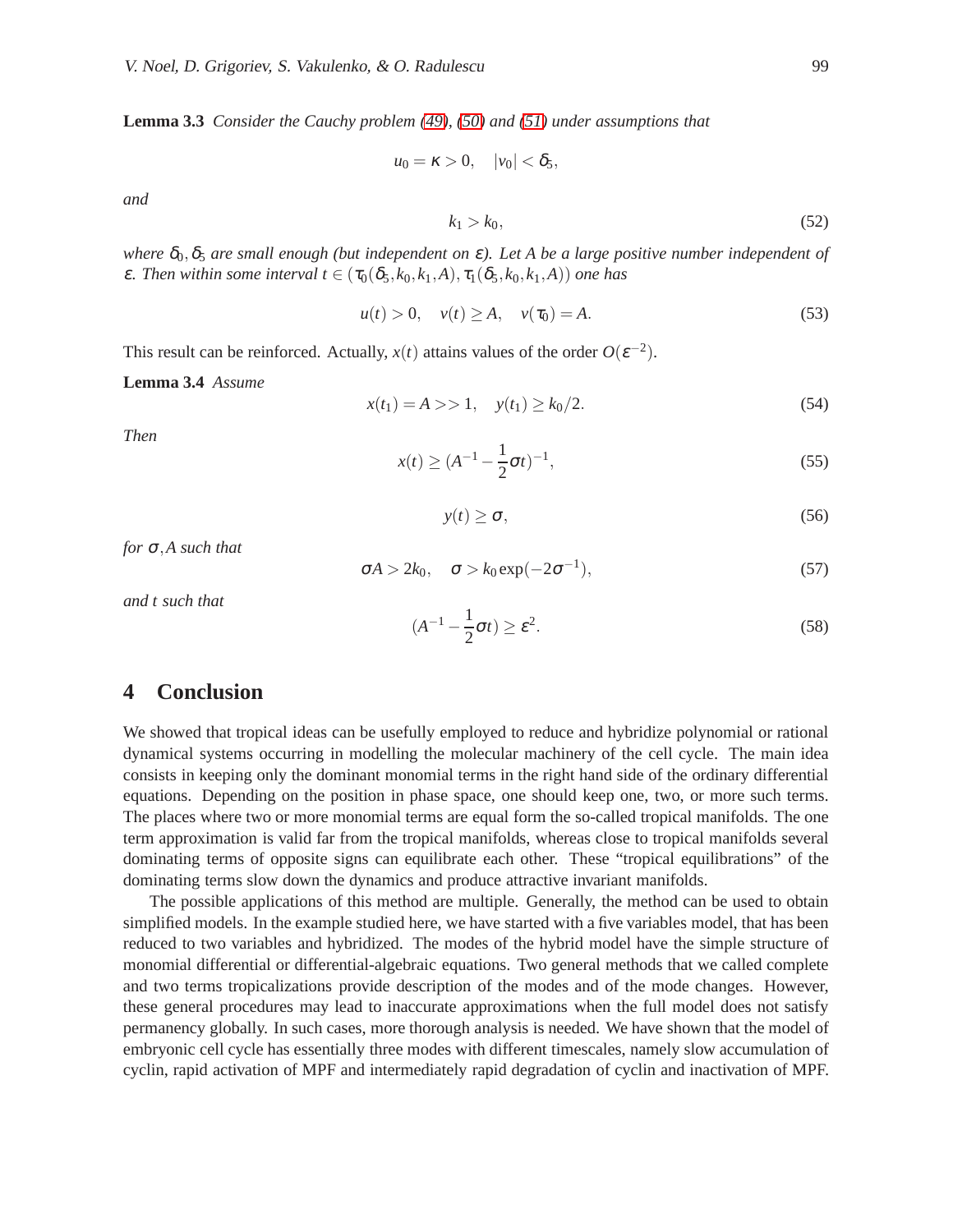

<span id="page-12-0"></span>Figure 1: Limit cycle behavior of the paradigmatic cell cycle model from [\[27\]](#page-14-17). (a) The three main processes during the embryonic cell cycle are, in order of the timescales, fast increase of *y*<sup>3</sup> (active MPF, triggering mitosis), slower decrease of  $y_3$  and very slow increase of  $y_4$  (inactive MPF). (b) Two invariant manifolds corresponding to the two slow processes are close to the tropical manifolds (blue lines) and result from equilibration of the variables (equilibration of  $y_4$  corresponds to  $\mathcal{M}_2$  and equilibration of  $y_3$ corresponds to  $\mathcal{M}_1$ ). (c) A three modes hybrid approximation of the cell cycle (in red) compared to the original limit cycle (black crosses).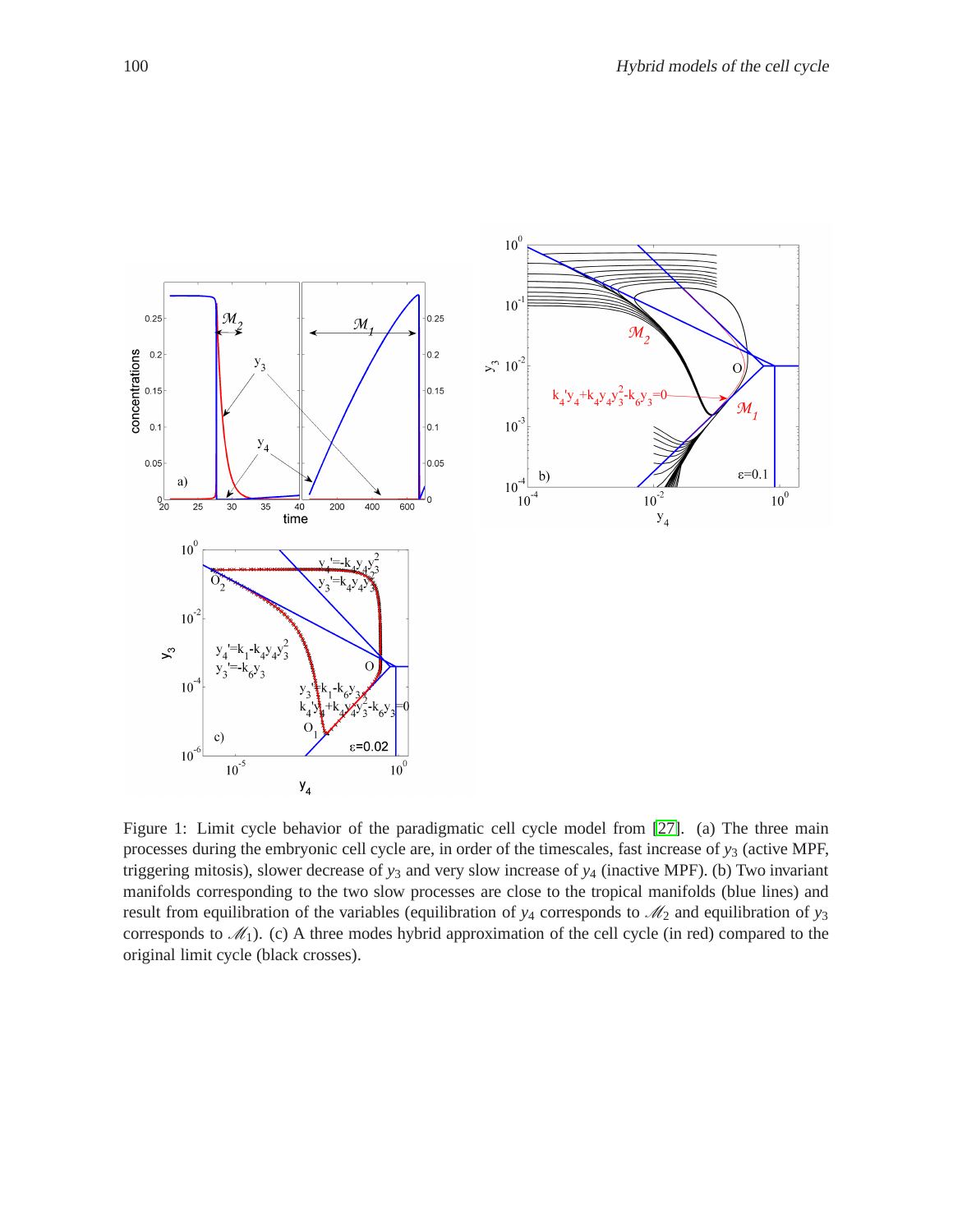The fastest mode is described by monomial ODEs, whereas the less fast modes correspond to tropical equilibrations and are described by differential-algebraic equations.

Several improvements and developments are needed in order to apply these methods at a larger scale. The computation of tropical equilibrations suffers from combinatorial explosion. However, for the biochemical network used as working example, the number of solutions seems to be very small compared to the large combinatorics of monomial terms. There is hope, that once formulated in constraint logic programming, the problem of equilibrations could be efficiently computed in practice as a constraint satisfaction problem. Also, effective methods are needed to compute the transitions between modes. The main difficulty here is related to walls (segments of the tropical manifolds) crossing. Near walls, two or more terms are dominant. When these terms are equilibrated, orbits remain close to the walls and are contained in invariant manifolds. The complete or two terms tropicalizations provide general heuristic for mode transitions. These approximations mail fail close to walls. For instance, as we showed in a previous paper [\[15\]](#page-14-13), the complete tropicalization predicts sliding modes that evolve on the wall and stay thus close to orbits of the full system. However, these sliding modes can be too long, leaving the wall when the orbits of the full system are already far away. In order to get an accurate description of the behavior near such walls we had to compute invariant manifolds. Although this is generally much simpler than integrating the full set of equations, it could become difficult for tropical equilibrations involving more than two terms. Future work will be dedicated to developing general methods for this problem.

### <span id="page-13-8"></span>**References**

- [1] R. Alfieri, E. Bartocci, E. Merelli & L. Milanesi (2011): *Modeling the cell cycle: From deterministic models to hybrid systems*. Biosystems 105, pp. 34–40, doi:[10.1016/j.biosystems.2011.03.002](http://dx.doi.org/10.1016/j.biosystems.2011.03.002).
- <span id="page-13-5"></span>[2] V. Baldazzi, P.T. Monteiro, M. Page, D. Ropers, J. Geiselmann & H. Jong (2011): *Qualitative Analysis of Genetic Regulatory Networks in Bacteria*. Understanding the Dynamics of Biological Systems, pp. 111–130, doi:[10.1007/978-1-4419-7964-3\\_6](http://dx.doi.org/10.1007/978-1-4419-7964-3_6).
- <span id="page-13-7"></span>[3] G. Batt, H. De Jong, M. Page & J. Geiselmann (2008): *Symbolic reachability analysis of genetic regulatory networks using discrete abstractions*. Automatica 44(4), pp. 982–989, doi:[10.1016/j.automatica.2007.](http://dx.doi.org/10.1016/j.automatica.2007.08.004) [08.004](http://dx.doi.org/10.1016/j.automatica.2007.08.004).
- <span id="page-13-3"></span>[4] L. Bortolussi & A. Policriti (2011): *(Hybrid) automata and (stochastic) programs. The hybrid automata lattice of a stochastic program*. Journal of Logic and Computation, doi:[10.1093/logcom/exr045](http://dx.doi.org/10.1093/logcom/exr045).
- <span id="page-13-2"></span>[5] A. Crudu, A. Debussche, A. Muller & O. Radulescu (to appear, Arxiv preprint arXiv:1101.1431): *Convergence of stochastic gene networks to hybrid piecewise deterministic processes*. Annals of Applied Probability.
- <span id="page-13-1"></span>[6] A. Crudu, A. Debussche & O. Radulescu (2009): *Hybrid stochastic simplifications for multiscale gene networks*. BMC Systems Biology 3(1), p. 89, doi:[10.1186/1752-0509-3-89](http://dx.doi.org/10.1186/1752-0509-3-89).
- <span id="page-13-4"></span>[7] R. David & H. Alla (2008): *Discrete, continuous, and hybrid Petri nets*. IEEE Control Systems 28, pp. 81–84, doi:[10.1109/MCS.2008.920445](http://dx.doi.org/10.1109/MCS.2008.920445).
- <span id="page-13-6"></span>[8] S. Drulhe, G. Ferrari-Trecate & H. de Jong (2008): *The switching threshold reconstruction problem for piecewise-affine models of genetic regulatory networks*. IEEE Transactions on Automatic Control 53, pp. 153–165, doi:[10.1109/TAC.2007.911326](http://dx.doi.org/10.1109/TAC.2007.911326).
- <span id="page-13-9"></span><span id="page-13-0"></span>[9] A.F. Filippov & FM Arscott (1988): *Differential equations with discontinuous righthand sides*. 18, Springer.
- [10] AN Gorban & O. Radulescu (2008): *Dynamic and static limitation in reaction networks, revisited* . In David West Guy B. Marin & Gregory S. Yablonsky, editors: Advances in Chemical Engineering - Mathematics in Chemical Kinetics and Engineering, Advances in Chemical Engineering 34, Elsevier, pp. 103–173, doi:[10.1016/S0065-2377\(08\)00002-1](http://dx.doi.org/10.1016/S0065-2377(08)00002-1).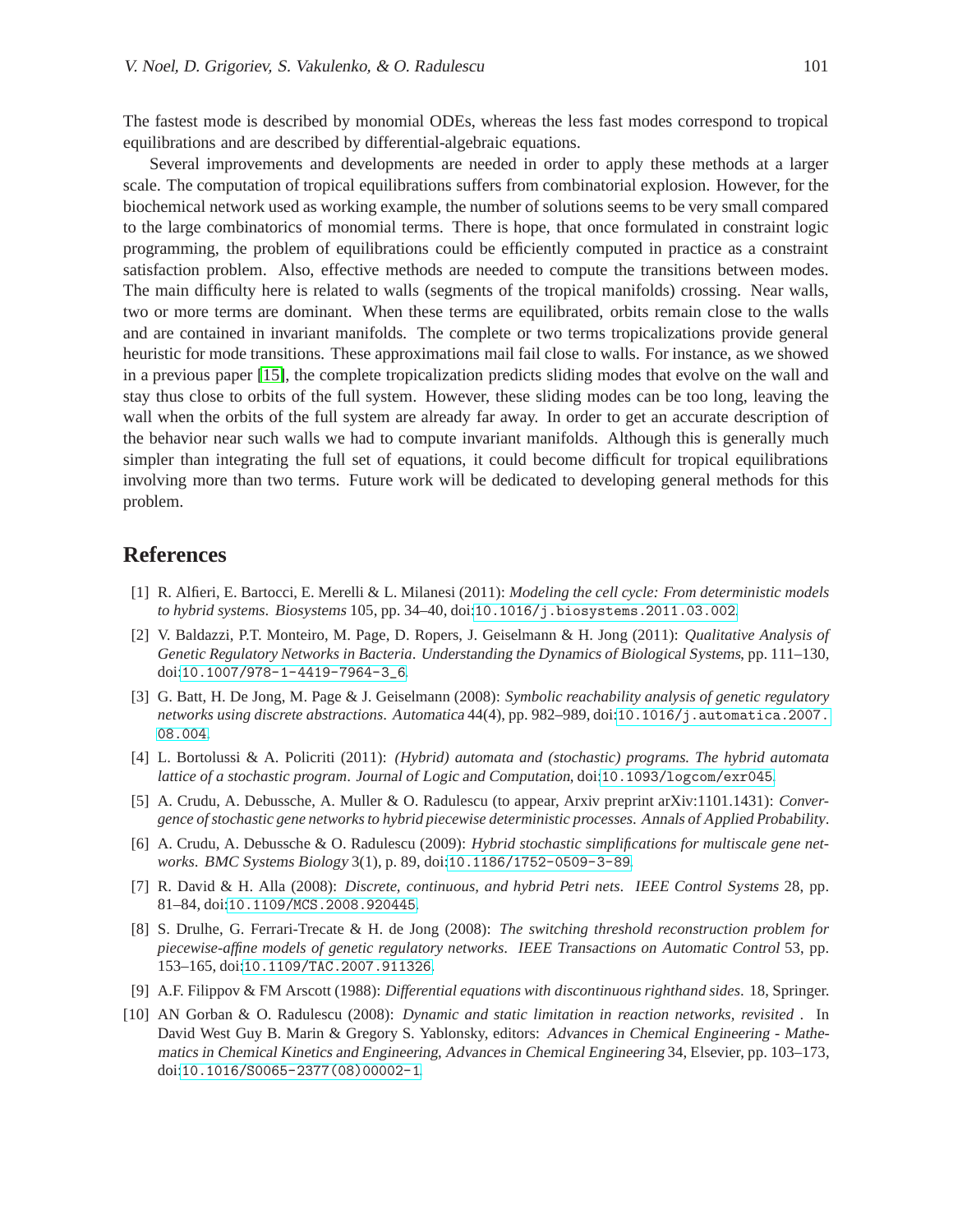- <span id="page-14-16"></span><span id="page-14-5"></span>[11] D. Henry (1981): *Geometric theory of semilinear parabolic problems*. Lecture Notes in Mathematics 840.
- [12] P. Lincoln & A. Tiwari (2004): *Symbolic systems biology: Hybrid modeling and analysis of biological networks*. Hybrid Systems: Computation and Control, pp. 147–165, doi:[10.1007/978-3-540-24743-2\\_44](http://dx.doi.org/10.1007/978-3-540-24743-2_44).
- <span id="page-14-6"></span><span id="page-14-0"></span>[13] A.S. Matveev & A.V. Savkin (2000): *Qualitative theory of hybrid dynamical systems*. Birkhauser.
- [14] B. Mishra (2009): *Intelligently deciphering unintelligible designs: algorithmic algebraic model checking in systems biology*. Journal of The Royal Society Interface 6(36), pp. 575–597, doi:[10.1098/rsif.2008.](http://dx.doi.org/10.1098/rsif.2008.0546) [0546](http://dx.doi.org/10.1098/rsif.2008.0546).
- <span id="page-14-13"></span>[15] V. Noel, D. Grigoriev, S. Vakulenko & O. Radulescu (2012): *Tropical geometries and dynamics of biochemical networks. Application to hybrid cell cycle models*. Electronic Notes in Theoretical Computer Science 284, pp. 75–91, doi:[10.1016/j.entcs.2012.05.016](http://dx.doi.org/10.1016/j.entcs.2012.05.016).
- <span id="page-14-11"></span>[16] V. Noel, S. Vakulenko & O. Radulescu (2010): *Piecewise smooth hybrid systems as models for networks in molecular biology*. In: Proceedings of JOBIM <sup>2010</sup>, Jobim, Montpellier.
- <span id="page-14-12"></span>[17] V. Noel, S. Vakulenko & O. Radulescu (2011): *Algorithm for identification of piecewise smooth hybrid systems: application to eukaryotic cell cycle regulation*. Lecture Notes in Computer Science 6833, pp. 225– 236, doi:[10.1007/978-3-642-23038-7\\_20](http://dx.doi.org/10.1007/978-3-642-23038-7_20).
- <span id="page-14-9"></span>[18] R. Porreca, S. Drulhe, H. Jong & G. Ferrari-Trecate (2008): *Structural identification of piecewise-linear models of genetic regulatory networks*. Journal of Computational Biology 15(10), pp. 1365–1380, doi:[10.](http://dx.doi.org/10.1089/cmb.2008.0109) [1089/cmb.2008.0109](http://dx.doi.org/10.1089/cmb.2008.0109).
- <span id="page-14-3"></span>[19] O. Radulescu, A. Muller & A. Crudu (2007): *Theor ´ emes limites pour des processus de Markov ` a sauts. ` Synthese des resultats et applications en biologie moleculaire `* . Technique et Science Informatique 26, pp. 443–469, doi:[10.3166/tsi.26.443-469](http://dx.doi.org/10.3166/tsi.26.443-469).
- <span id="page-14-7"></span>[20] D. Ropers, V. Baldazzi & H. de Jong (2011): *Model reduction using piecewise-linear approximations preserves dynamic properties of the carbon starvation response in Escherichia coli*. IEEE/ACM Transactions on Computational Biology and Bioinformatics 8(1), pp. 166–181, doi:[10.1109/TCBB.2009.49](http://dx.doi.org/10.1109/TCBB.2009.49).
- <span id="page-14-14"></span>[21] M.A. Savageau, P.M.B.M. Coelho, R.A. Fasani, D.A. Tolla & A. Salvador (2009): *Phenotypes and tolerances in the design space of biochemical systems*. Proceedings of the National Academy of Sciences 106(16), p. 6435, doi:[10.1073/pnas.0809869106](http://dx.doi.org/10.1073/pnas.0809869106).
- <span id="page-14-1"></span>[22] R. Shorten, F. Wirth, O. Mason, K. Wulff & C. King (2007): *Stability Criteria for Switched and Hybrid Systems.* SIAM Review 49(4), pp. 545–592, doi:[10.1137/05063516X](http://dx.doi.org/10.1137/05063516X).
- <span id="page-14-4"></span>[23] A. Singh & J.P. Hespanha (2010): *Stochastic hybrid systems for studying biochemical processes*. Philosophical Transactions of the Royal Society A: Mathematical, Physical and Engineering Sciences 368(1930), pp. 4995–5011, doi:[10.1098/rsta.2010.0211](http://dx.doi.org/10.1098/rsta.2010.0211).
- <span id="page-14-10"></span>[24] R. Singhania, R.M. Sramkoski, J.W. Jacobberger & J.J. Tyson (2011): *A hybrid model of mammalian cell cycle regulation*. PLoS computational biology 7(2), p. e1001077, doi:[10.1371/journal.pcbi.1001077](http://dx.doi.org/10.1371/journal.pcbi.1001077).
- <span id="page-14-15"></span><span id="page-14-2"></span>[25] Y. Takeuchi (1996): *Global dynamical properties of Lotka-Volterra systems*. World Scientific, Singapore.
- [26] L. Tavernini (1987): *Differential automata and their discrete simulators.* Nonlinear Anal. Theory Methods Applic. 11(6), pp. 665–683, doi:[10.1016/0362-546X\(87\)90034-4](http://dx.doi.org/10.1016/0362-546X(87)90034-4).
- <span id="page-14-17"></span>[27] J.J. Tyson (1991): *Modeling the cell division cycle: cdc2 and cyclin interactions*. Proceedings of the National Academy of Sciences of the United States of America 88(16), p. 7328, doi:[10.1073/pnas.88.16.7328](http://dx.doi.org/10.1073/pnas.88.16.7328).
- <span id="page-14-8"></span>[28] P. Ye, E. Entcheva, SA Smolka & R. Grosu (2008): *Modelling excitable cells using cycle-linear hybrid automata*. Systems Biology, IET 2(1), pp. 24–32, doi:[10.1049/iet-syb:20070001](http://dx.doi.org/10.1049/iet-syb:20070001).

## **5 Appendix: proofs**

**Proof of Lemma 3.2** Let us consider the equation

<span id="page-14-18"></span>
$$
x' = y(0) + y(0)x^2 - k_0 x = f_0(x).
$$
\n(59)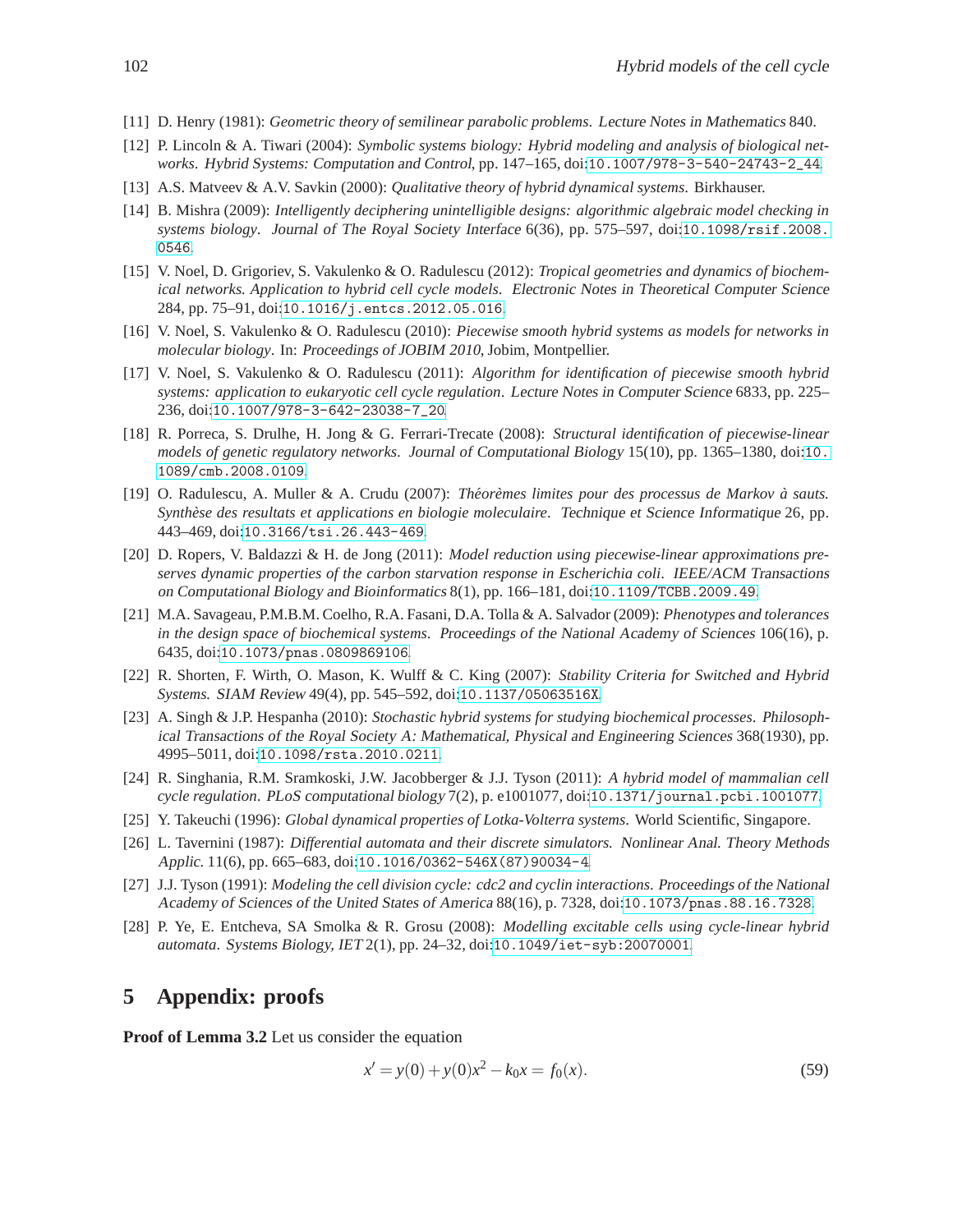One observes that

$$
f(x) < -\delta_4 < 0, \quad x \in (X(y(0)) + \delta_0, X_+(y_0) - \delta_0),
$$

$$
f(x) > \delta_4, \quad x \in (\delta_0, X(y_0) - \delta_0),
$$

and

$$
f'(x)|_{x=X(y_0)}<-\delta_5<0.
$$

Therefore, if  $0 < x(0) < \frac{k_0^2 + \sqrt{k_0^2 - 4y(0)^2}}{2y(0)} - \delta_0$ , then the solution  $x(t)$  attains a small  $\delta$ - neighborhood of *X*(*y*(0)) within a bounded time interval  $T_1(\delta, \delta_0, \delta_4)$ :

$$
|x(t,x_0,y_0)-X(y(0))|<\delta,\quad t=T_1(\delta,\delta_0,\delta_4).
$$

Within a small  $\delta$  - neighborhood of  $X(y(0))$  we set  $u = x - X(y(0))$  and then we can rewrite [\(59\)](#page-14-18) as follows :

 $u' = -\kappa u + h(u), \quad |h(u)| < C_1 u^2, \quad u(T_1) = \delta.$  (60)

where  $\kappa > 0$  is independent of  $\delta$ . Then, if  $\delta$  is small enough, we have that  $u(t) < \delta$  for all  $t > T_1$  and

$$
|u(t)| < C(T_0) \exp(-\kappa t/2), \quad t > T_0.
$$

Let us compare now the solution  $x(t)$  of [\(59\)](#page-14-18) and the corresponding solution  $\bar{x}(t, x_0, y_0)$  of [\(44\)](#page-10-0) with the same initial data. For  $x(t) - x(0) = w$  one has, since  $y(t) - y(0) < C(T_0) \varepsilon^2$  on any bounded interval  $t \in [0, T_0],$ 

$$
w_t = a(t)w + \varepsilon^2 g(x,t,w), 0 < t \leq T_0.
$$

with a smooth function  $g$ ,  $a(t)$  is bounded function. Now the Gronwall inequality implies

$$
|w(t)| < C_2(T_0)\varepsilon^2, \quad t \in [0, T_0].
$$

Therefore, one has

$$
|\bar{x}(t,x_0,y_0)-X(y(t))|<\delta, \quad t=T_2(\delta,\delta_0,\delta_4).
$$

Since the function  $X(y)$  defines a smooth, locally attracting (for  $y < y_0$ ) invariant manifold, this proves our assertion. One can prove this in another, elementary way. Let us define  $u = \bar{x} - X(y)$ . Then

$$
u' = -\kappa(t)u + h(u) + O(\varepsilon), \quad |h(u)| < C_1 u^2, \quad u(T_1) = \delta,\tag{61}
$$

where  $\kappa(t) > \kappa_0$  while  $y < y_0 - \delta_0$ . Again one has  $u(t) < 2\delta$  for  $t > T_1$  (while  $y < y_0 - \delta_0$ ). Thus,

$$
u' \leq -\frac{\kappa_0}{2}u + O(\varepsilon)
$$

that entails the need estimate [47.](#page-10-4)

**Proof of Lemma 3.3** Let us consider the Cauchy problem

$$
w' = \frac{k_0}{2}w^2, \quad w(0) = v_0 = v(0)
$$
\n(62)

It is clear, by the comparison principle, that

 $v(t) \geq w(t)$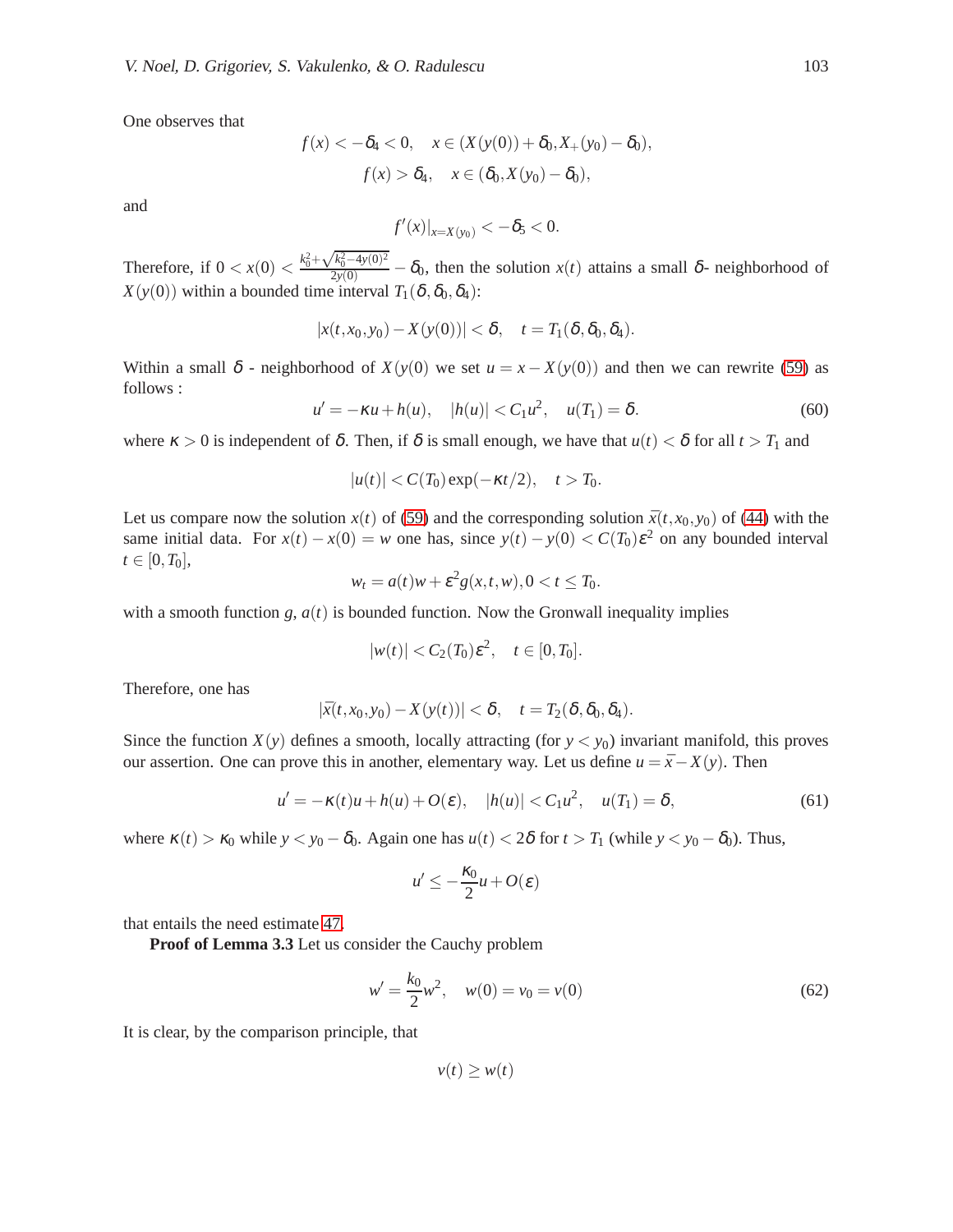while  $u(t) > 0$ . Consequently, the assertion  $w(\tau_0) = A$  proves the lemma. Let us prove first that if  $\delta_6$  is small enough (but independent on  $\varepsilon$ ), for some  $t = \tau_1$  we have

<span id="page-16-2"></span>
$$
v(\tau_1) = \delta_6. \tag{63}
$$

Without loss of generality, we assume that

$$
v(t) < \delta_6, \quad 0 < t < \tau_1, \quad v(\tau_1) = \delta_6. \tag{64}
$$

Let  $\delta_6 > 0$  be small enough such that

<span id="page-16-0"></span>
$$
-\frac{k_0}{2}(1+(1+\delta_6)^2)+k_1>0.
$$
\n(65)

Such a choice of  $\delta_6$  is possible due to [\(52\)](#page-11-0).

Assume  $u(t) \ge 0$  within some time interval  $[0, \tau_2]$ , and  $u(\tau_2) = 0$  for some  $\tau_2 < \tau_1$ . Since  $u(0) = 0$ , we have  $\tau_2 > 0$ . We can suppose without loss of generality that  $\tau_2$  is the first moment, where  $u(\tau_2) = 0$ . Then

<span id="page-16-1"></span>
$$
u'(\tau_2)\leq 0.
$$

But then we obtain a contradiction with [\(65\)](#page-16-0) at  $t = \tau_2$ , since the right hand side of this equation is positive at this time moment.

Therefore, we have shown that  $u(t) > 0$  for all *t* from  $[0, \tau_1]$  if  $v(t) < \delta_6$  for such *t*. Then  $v(t) \geq w(t)$ on this time interval. The function *w* can be found, and an easy computation gives

$$
w(t) = (w^{-1}(0) - 2k_0^{-1}t)^{-1}) = (u_0 - 2k_0^{-1}t).
$$
\n(66)

Assume that  $v(t) < \delta_6$  for all *t*. Then [\(66\)](#page-16-1) holds for all *t*, but  $w(\tau_1) > \delta_6$  for some  $\tau_1$ . We have obtained a contradiction, thus [\(63\)](#page-16-2) is proved.

Let us prove that  $v(t) = A$ . Let us consider an interval  $[t_1, T]$  such that

$$
|v(t)| < A, \quad t \in [t_1, T], \quad v(t_1) = \delta_6. \tag{67}
$$

Then [\(65\)](#page-16-0) implies

$$
u' \le \varepsilon^2 \left( \left( \frac{k_0}{2} + |u| \right) \left( 1 + (1 + A)^2 \right) + k_1 \right),\tag{68}
$$

that gives, by the Gronwall lemma,

$$
u(t) < C_2 u(0) \exp(C_1(A)\varepsilon^2 t). \tag{69}
$$

Within interval  $(t_1, T]$  one has then

$$
u(t) < C_4 \kappa, \quad t \in [0, T]. \tag{70}
$$

<span id="page-16-3"></span>and, therefore,

$$
v' \ge \frac{k_0}{2}v^2 - C_4\kappa, \quad t \in [0, T].
$$
\n(71)

Suppose that

$$
C_4\kappa < \frac{k_0}{8}\delta_6.
$$

Then [\(71\)](#page-16-3) entails

$$
v' \ge \frac{k_0}{4}v, \quad t \in [0, T], \tag{72}
$$